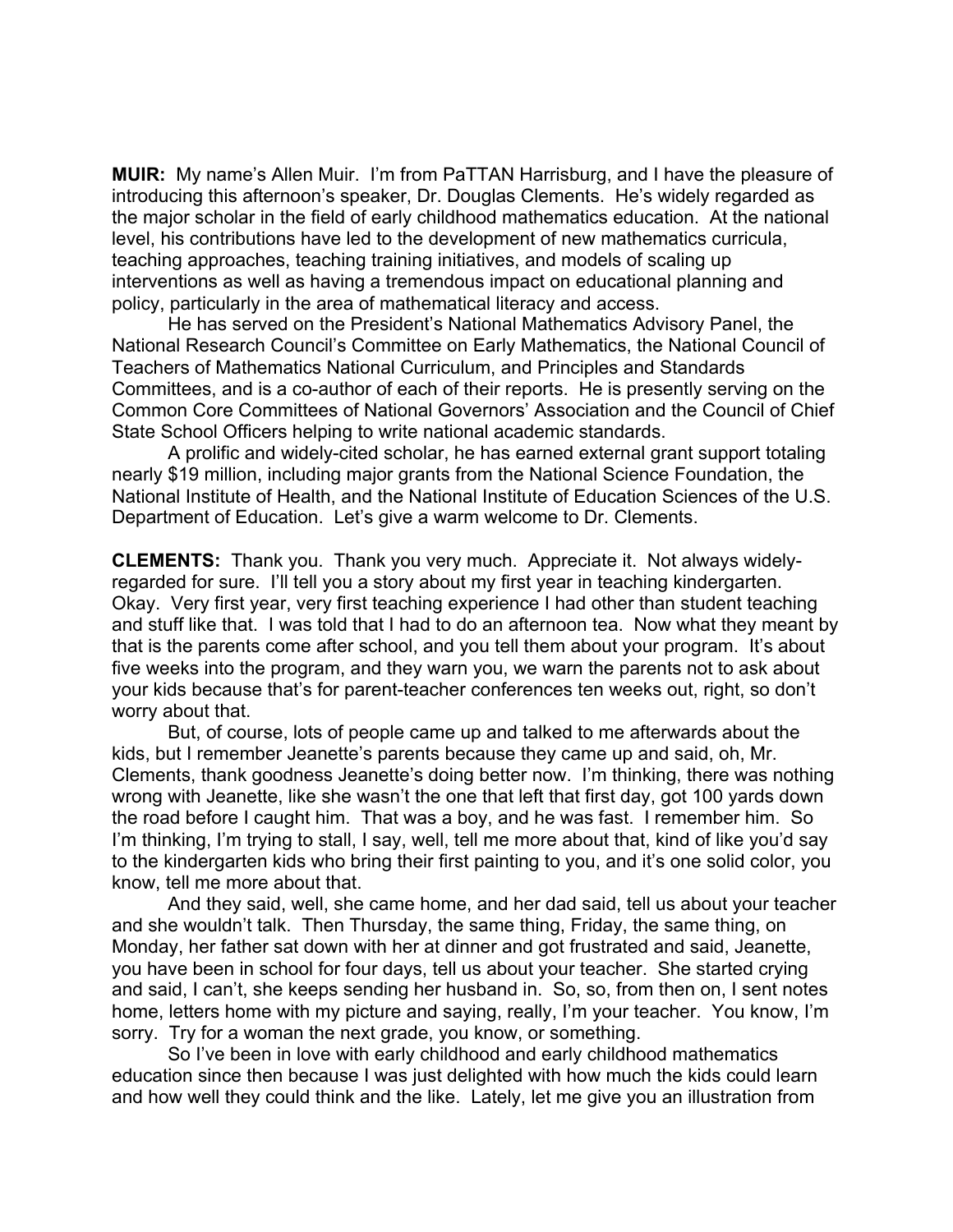one of, Julie Sarama, my wife and colleague's, activities in the Building Blocks, now this isn't the Building Blocks activity. These are kids who have engaged in Building Blocks during the year. They're four-year-olds. One's just turned five.

They're trying to finish a puzzle. It's just a puzzle they pulled out, not one of ours. It's just a wooden puzzle they pulled off the shelf, but it was interesting what they did with it. So the boy, Cory, kept putting four triangles together to make a square and then putting that down and then four more triangles to make another square and putting that down, illustrated so you can see it a little better in the upper right. And that was good.

This boy in the pink tried to duplicate what he was doing, but he just used two triangles together to make a smaller square, right, and it didn't fit. And they got all upset about it, and they talked it through, and Cory explained you had to have four triangles, you put them together like this, then it fits. And they finished the puzzle. The teacher, who was snapping the pictures, asked Cory, how many triangles did you use? And Cory went one, two, three, four, five, and counted very good for a four-year-old up to 24. And then she asked him 24 what? He said triangles.

How many squares did you have, she said, because she had seen what he was doing, and this is what's really interesting to Julie and me because he curled his little pinky up, put four fingers down on each of the four triangles that constituted a square, and counted one, two, three, four, five, six. So what's interesting to us, and I hope is interesting to you as people interested in mathematics, is that in two domains, the most two important domains for early mathematics, geometry and number, these boys had created units of units.

In other words, they put four triangles together to make a square and could see it simultaneously as four triangles and one square, and they could also count singletons and count some of those singletons together. When you think about, you people who are in second grade, and you're working with multi-digit addition and subtraction, and you need to have kids think of ten as ten 1's and one 10 simultaneously, you know how important that thinking is, right? So how do we get there?

Well, it's important to get there, and it's important to get there, anybody that unfortunately had to sit through my talk this morning and now is back with me knows that I made a big deal out of inequities between low resource and higher resource communities. Here in this talk I want to emphasize how early those inequities start. Okay. Here's two kids in a research study. Peter could count at the highest level. He could count beyond 120. He knew the number word before and the number word after every counting number up to the 100.

He could do addition and subtraction with very simple counting strategies. And there's another little boy, Tom, couldn't count. He was asked what number comes after six. He said horse. When . . . said, well, how about what number comes after one, he said bike. Both those boys are beginning kindergarten in the same classroom. This is in Australia, actually. This is where this research came from.

There's a three-year difference, a three-year difference between those kids before they're four years old, there's already a three-year difference in the preparation of some kids to the others, which means we really have to understand how these things develop, bring up those kids, provide really good experiences to those kids because initial knowledge of mathematics is remarkably persistent. The National Math Advisory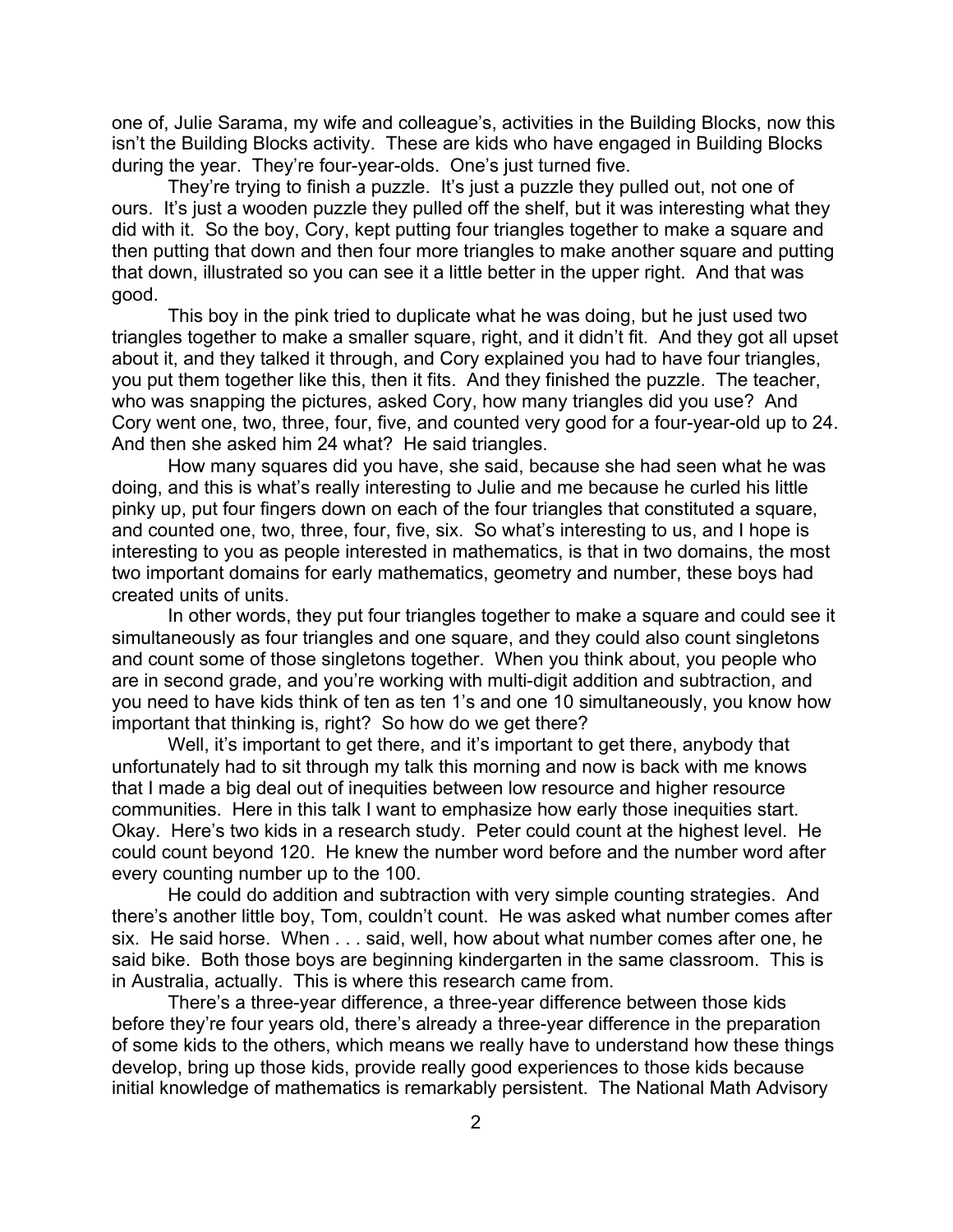Panel found that you can use entering kindergarten scores to predict high school grades with some accuracy.

So kids start, kids who are behind start behind and they get increasingly behind as they go up through the grades. That gap progressively widens. So we need to do something about that. We need to start them right. We need to work hard with those kids, and which kids? The very, very poor. Well, a lot of those studies, that's what they do. They're contrasting these kids who are poor. But an interesting study shows that it's not just the very, very poor.

This is the bar of the highest quintile of kids in terms of income, parental income and other SES kind of markers. We can see that the gap is the most dramatic for the lowest income kids. But notice that that gap exists and is fairly substantial for every group except the highest quintile. So there's a lot of kids who start out a little bit behind those kids at the top who tend to be the ones that go on and be successful that we have to deal with.

So what do we do? Julie and I got a National Science Foundation project to work with curricula and that and look at this, the growth of mathematical ideas and how we can develop them in the early years. And we were funded by the National Science Foundation to do this Building Blocks project. A lot of the learning trajectories that I'm focused on today came from our work on that project, so let's just get it started by taking a little view of a classroom. We are lucky, actually, to get good video.

You'll see some of our video that we take, you know. And it's the kind of video where it's like this, you know, and you see the ceiling part of the time because it's us or our grad assistants taking it. In this case, people from Boston had called the National Math Advisory Panel when the report came out and said, your panel's report's depressing. You know, we don't do well internationally, we got lots of weaknesses. You know, there's too few people like yourselves working hard to make it better. Is anything going well?

And they said, well, you should try the Boston City Schools because they were the most improved lately and, thank goodness, they actually, the principal directed them to one of ours because we're doing a big scale-up project, research project. This is a preschool that they wandered into and took the video from in the Building Blocks project. Let's take a look. Little intro here. This isn't very long.

## [Videotape played]

**CLEMENTS:** So a little bit funny and a lot sad, right. You know, it's common that, you may, guys may have talked about the same kind of thing. We would never brag in this country, you know, I can't read. I have to go to the computer and have the computer read for me. But math, that can be a joke. You'd never find that true in the East Asian countries that in those international comparisons are doing so well compared to us. Math is a sign of intelligence.

Nobody there says, I had to Google it, I don't know my math, you know, I'm not a math person, right. So it's a cultural thing that we have to address with some of this too. Two things that you might not immediately notice on the video because they go by fairly quickly. Right towards the end, she makes an interesting statement that really captures why learning trajectories, the focus of this talk, are so important. I can look at the kids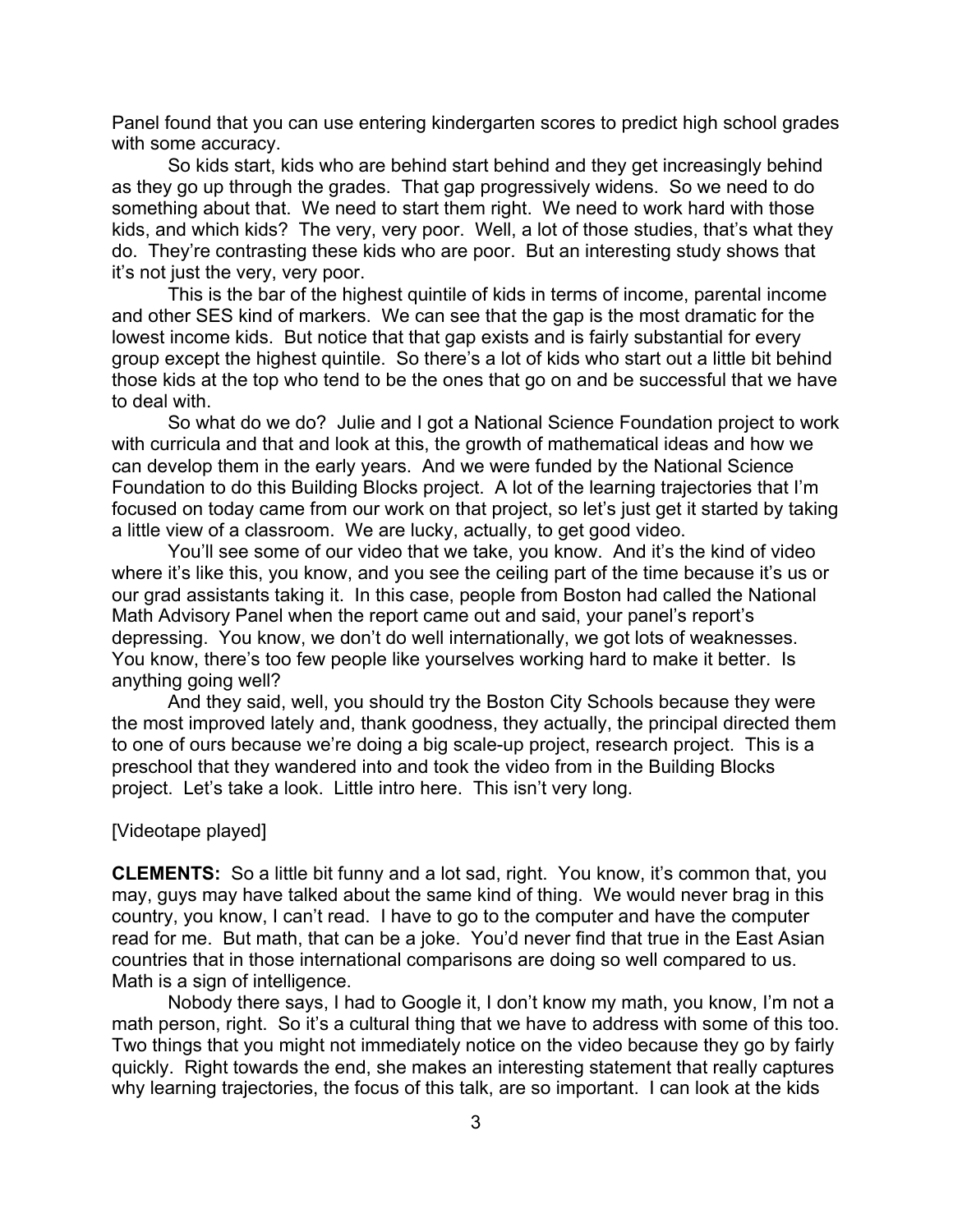and look at my curriculum and know this is where the kid is. Here are some activities that I can do to really push them. Did you hear that?

You know, she's just talking informally, but that's at the heart of formative assessment, heart of whatever you want to call it, individualist instruction or differentiating instruction, is knowing where the kid is, knowing where you go next, not just mathematically, but thinking-wise. What's the next level of thinking? And then you got to know what activities are going to get them to the next level of thinking? That's what we're going to emphasize today.

Learning trajectories are about the mathematics of children because it's not just the mathematical next step. It's the next thinking step for kids. How do they represent the ideas, and how do they think about them? And activities matched to that developmental level. The benefit of learning trajectories is because they're based on this kind of developmental research and math ed research.

We know they're in the capabilities of kids because it came from the kids. We know it provides a national, natural building block to the next level for the same reason. There's longitudinal and cross-sectional studies that show us that. And, finally, we know it provides the most important mathematical building blocks, ironically, because most of that research comes from fairly well-to-do kids, successful kids because they're easy. They're in university settings and the like where a lot of this research is done. These are the kids who are successful. That's the capabilities they have.

So that's where we developed our learning trajectories. Learning trajectories have three components. There's a goal that you want the kid to reach, addition and subtraction of multi-digit numbers for second or third grade, multiplication, and knowing your geometric shapes, spatial thinking. There's a developmental progression that constitutes levels of thinking through which kids pass on their way to achieving that goal. And then there's instructional activities matched to each one of those levels of thinking that build the mental actions and objects that constitute the next level of thinking.

Okay. Those three parts. So let's talk about counting. Let's start with counting. The first goal, accurate, confident, object counting. Okay. That's the goal. The developmental progression for that, well, let's think. Talk to the people next to you, around you, at the table and say, pretend you got a kid, oh, you can make him as young as you want or maybe just a kid from a low resource community that hasn't had much experience. Think of a kid who knows nothing about counting.

Then think of that kid a couple years later, good education, really good counter. Okay. What's the difference? What developed between those two periods in that kid's life? What develops with counting development? Go ahead. I'll give you just two minutes. Talk to the people at your table and try to explicate as much as you can. What develops when counting develops? What develops when counting develops? Let's share. Who wants to start? Sir, go ahead.

### **AUDIENCE MEMBER:** Language.

**CLEMENTS:** What kind of language?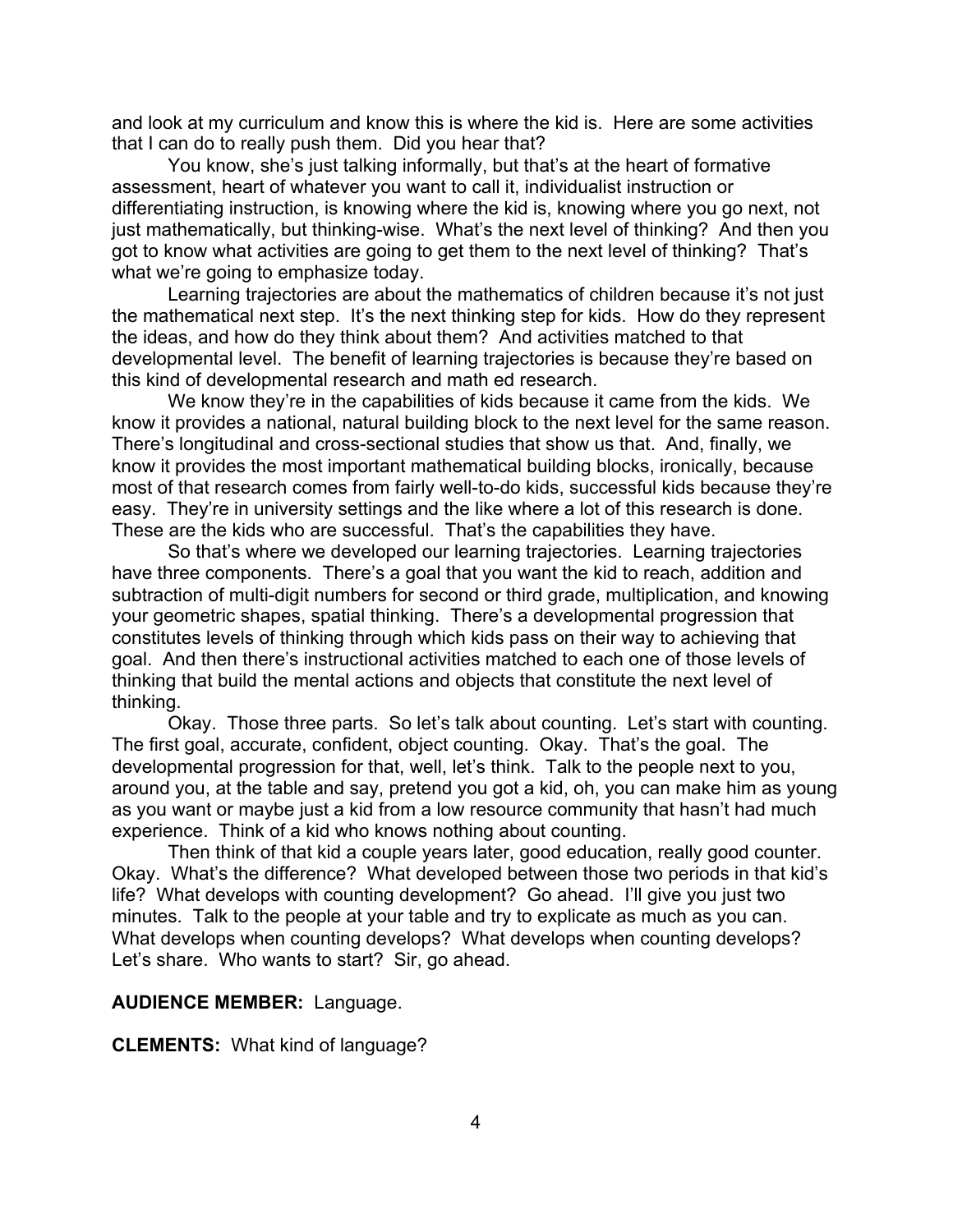**AUDIENCE MEMBER:** Well, being able to say that the counting numbers is in the sequence and in order.

**CLEMENTS:** Absolutely. You need that, right. You need to know they're counting words. They're different from other kind of words, and you need to be able to say them in order. Excellent. What else? Oh, you'd be amazed, you guys, because you know math, you know, maybe you've worked with enough colleagues not to be surprised, but I'm always surprised and disappointed at how many early childhood teachers think that's it, right. I checked. He can say one, two, three, four, five, six, seven, eight, nine, ten, so I knew he was fine in counting.

But, of course, you guys know there's much more. Who's got something else to add to that?

**AUDIENCE MEMBER:** A one-to-one correspondence and now your numbers have a quantity behind them.

**CLEMENTS:** Good.And, again, some teachers less knowledgeable than yourself think one-to-one correspondence, and the way to develop that, and they're not wrong, is to get like those K-Mart kind of, you know, sheets that have like the babies over here and the adults over here, and you draw a line, one baby to the adult. That's one-to-one correspondence too, but it's different in counting, right. How does it work in counting?

## **AUDIENCE MEMBER:** . . .

**CLEMENTS:** What does one-to-one correspondence like look like in counting? What are you keeping a one-to-one correspondence between?

**AUDIENCE MEMBER:** The number and like the object.

**CLEMENTS:** Yeah, yeah. It sounded like I was asking more than I was. A simple question. But listen, it is relevant. And I'll tell you why. Okay. Karen Fusion, in her research in 1978, way back to then, points out that there's two one-to-one correspondences in counting, and we can sometimes forget that. And teachers who realize that can be more insightful about where it's going wrong, if it's going wrong for a kid.

There's a one-to-one correspondence between my enunciation of the counting words, which you were just talking about, and my pointing at. And if that goes wrong, I can go like one, two, three, four, five, six, seven. Now I pointed to each finger perfectly, but my words were all over the place. And then there's the correspondence between the pointing act and the object. So that, I can keep one, two, three, four, five, but if I go one, two, three, four and miss one or hit one twice or anything else.

So there's two one-to-one correspondences and since one of them is ethereal, the counting words, you can't see it, you can't grab it, it's an especially hard one-to-one correspondence. It's no longer developed over the course of years. Good. Good one, good. Essential. Who else? Anything else, or do we have it already?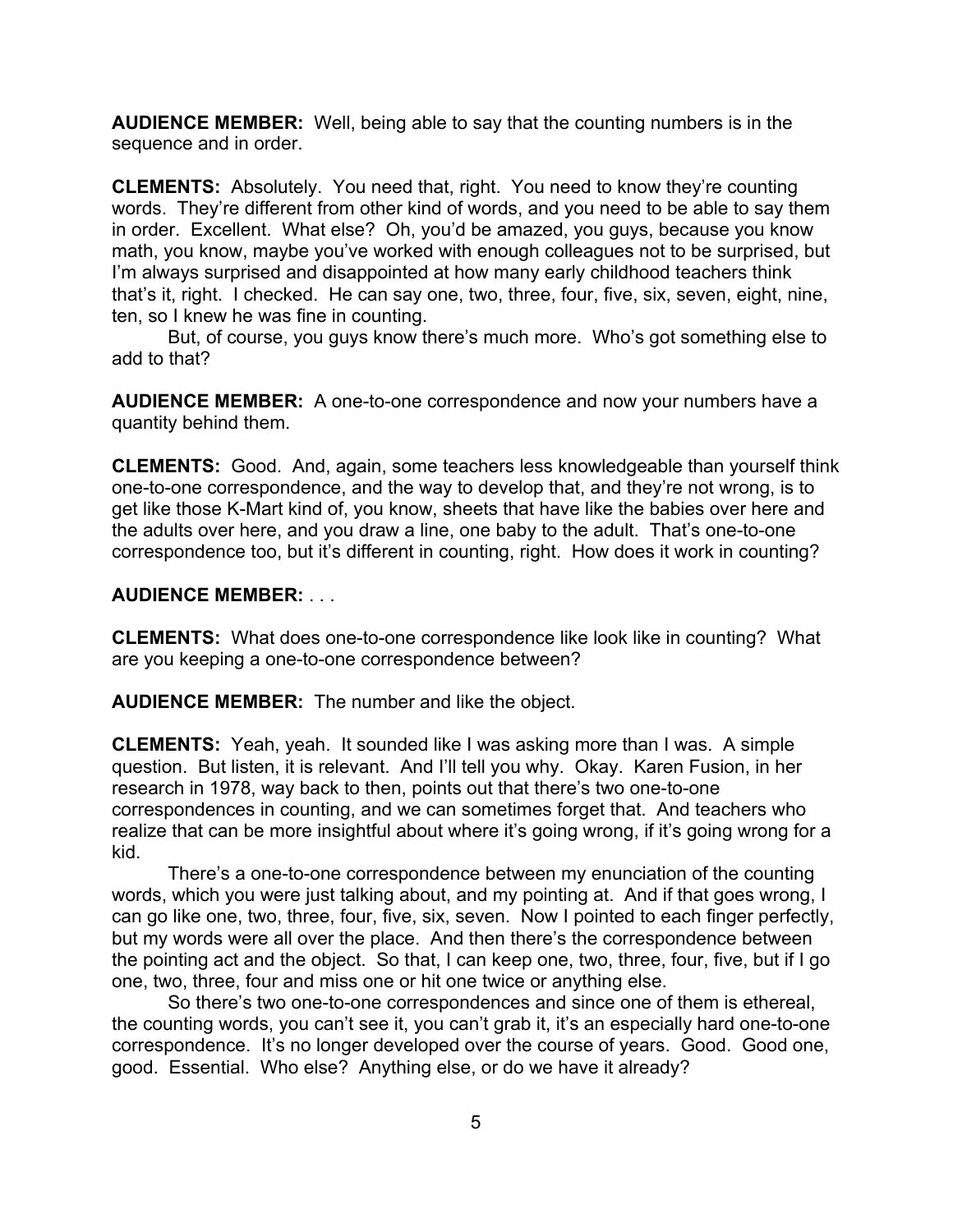**AUDIENCE MEMBER:** I think understanding that the last number you count is a …

**CLEMENTS:** Ahh. That's key. So what did we hear so far? Over here, we heard the number words, one-to-one correspondence and then the last number word tells how many, right. That's a big one, too. Okay. Let's go back to Karen's research. She points out, and this is really interesting to me, I hope it is to you, that there's a big shift there. A lot of people say, I'll just tell the kids, say the last number word over again. But it's way more than that, right.

Because when we're counting, fingers is a bad case because they're pretty wellordered, right. But still in all, it's an ordinal activity in the act of counting. In other words, I got to keep my number words in order, I got to keep the objects in order, I got to make sure I'm going one-to-one for every one in order. But then when I stop, I have to make what she calls a counting to cardinal shift. In other words, I got to stop with the ordering, start thinking of all of them, and switch from ordination, sequencing, to cardinality, how many-ness.

So when I get to the end, it's a big deal. And you think of it, how different from other words. So I can't see your name tag. I need, I know Natalie from before. What's your name?

**AUDIENCE MEMBER:** I'm Jane.

**CLEMENTS:** Jane. Thanks. I forgot.

**AUDIENCE MEMBER:** Rosette.

**CLEMENTS:** And Rosette. So if somebody asks me over there, who do you got over there? And I said Jane and Natalie and Rosette. And you said, well, bring Rosette over. Rosette, would you go over and work with them? But if they say, how many you have on that side of the table, and I said, I got three, and they said, send those three over here, I don't send Rosette.

So it's very different from the naming we do with other words, this number stuff, and it's a big deal for kids. Very important thing. Is that about it for counting then? That's all we got? Did we nail it with those one, two, three things?

**AUDIENCE MEMBER:** What about ordinal position?

**CLEMENTS:** How do you mean?

**AUDIENCE MEMBER:** Like first, second, third.

**CLEMENTS:** Yeah, yeah. So it's not just, I mean, if you use the ordinal numbers as ordinal numbers, that's a different thing. It's connected to counting, but there's also this, when you're counting, knowing that three comes between different numbers, two and four, is an important thing too. I heard you guys, I think it was you guys, talking about more and less, and that's related to this ordinal thing too. And that's a part of counting. And yet there's much more.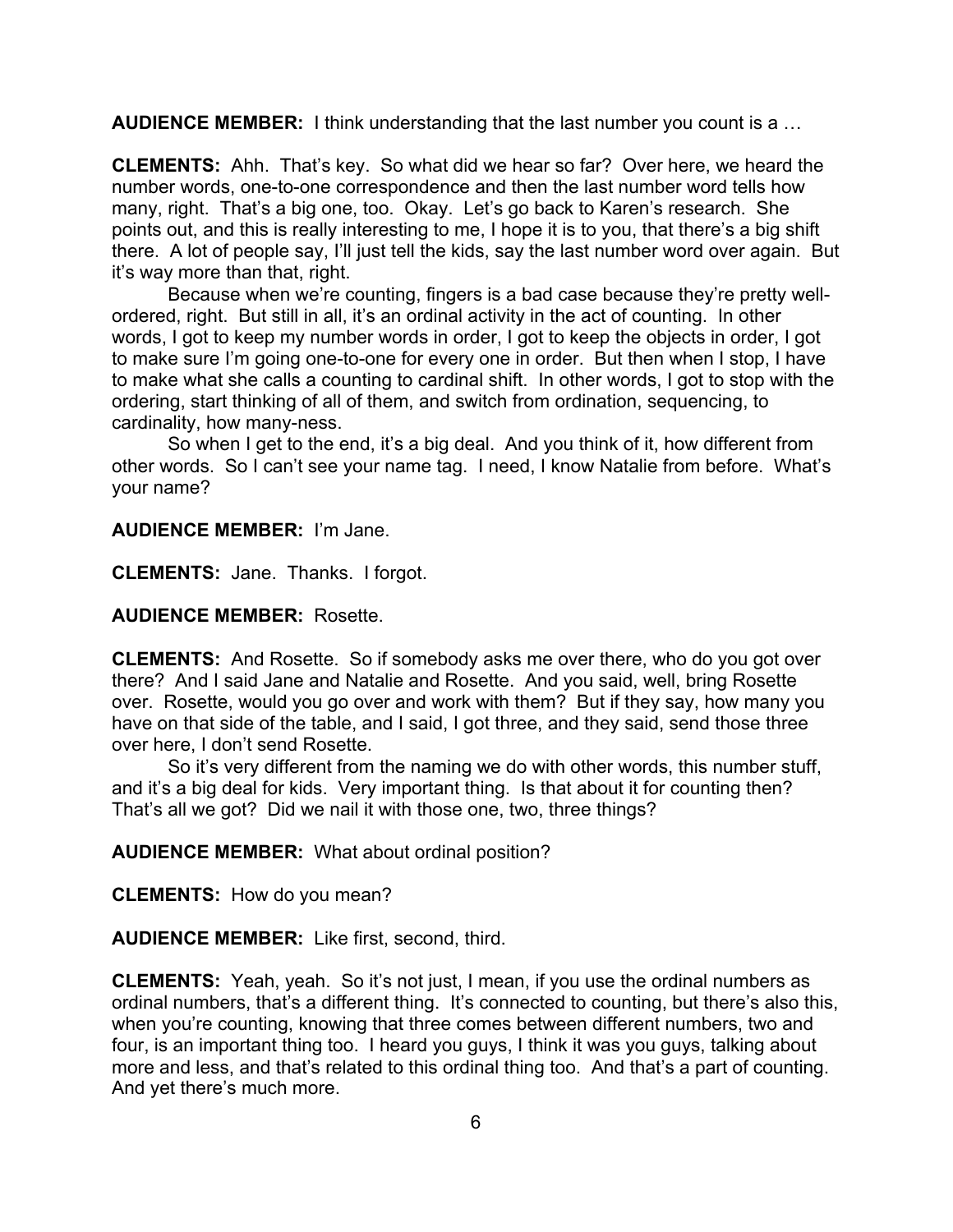So I bet you thought of more, but let's see some videos and then talk about that again. Okay. Here's two kids. Compare their counting for me and in the back of your mind, I also want you to think, this is how Julie and I, my wife and colleague, and I always say that, and people say, why do you keep saying wife and colleague? Because I used to say she's, my colleague and stuff, and then I'd say, these are our kids and stuff. And she said, what do you mean and stuff? And you talk about our kids and then you say, and stuff, what do you mean by that? So I'm very careful now, wife and colleague, wife and colleague.

Julie and I use these videos. We show them to teachers so that they can think about the different, the differences in counting, the skills that go into counting because they don't come up with it on their own all the time. So you'll recognize this one right away. Okay. Compare these two girls.

[Videotape played]

**CLEMENTS:** Compared to.

[Videotape played]

**CLEMENTS:** And so we asked the teachers, so what's the difference between those two? And, indeed, you guys have already analyzed it. What is the difference then?

## **AUDIENCE MEMBER:** . . .

**CLEMENTS:** Right, right. I mean, right. Both girls, and that first girl was really good at what you said, and she was really good at what you said. She didn't seem to understand what you said, right. So she had one-to-one correspondence, she had the number words in order at least up to five in a line and stuff like that. She didn't seem to understand, and some people say, well, but when you ask her how many, and she just counted, maybe she gets concerned that she did it wrong or something.

This is only one of like four tasks we give the kids. She didn't understand that the last counting word said how many. Let me drive that home with one more thing. We were just talking about Number Worlds. Sharon Griffin and Robbie Case, the original authors of Number Worlds way back when they were just starting that research, their research found that of low income kids, a good minority, it's a minority, but a good, solid minority, didn't understand the cardinality principle in first grade.

So here they go, the teacher starts addition, and they don't understand that the last number word stands for how many in the whole set. What can they do? Well, Julie Sarama, my wife and colleague, directed a dissertation when she was at Wayne State University in Detroit, and all the research or the Ph.D. candidate did is ask first graders, what do you do when the teacher teaches mathematics? And one of the most poignant answers were a kid who said, I know what I do when she teaches math. I empty my mind, and I listen to the teacher.

You know, all of us have probably somewhere in our math career kind of wanted to empty our mind and say, don't explain it, just tell me what to do to get the answer. But that's a lousy way to start your mathematics education. If you got to just forget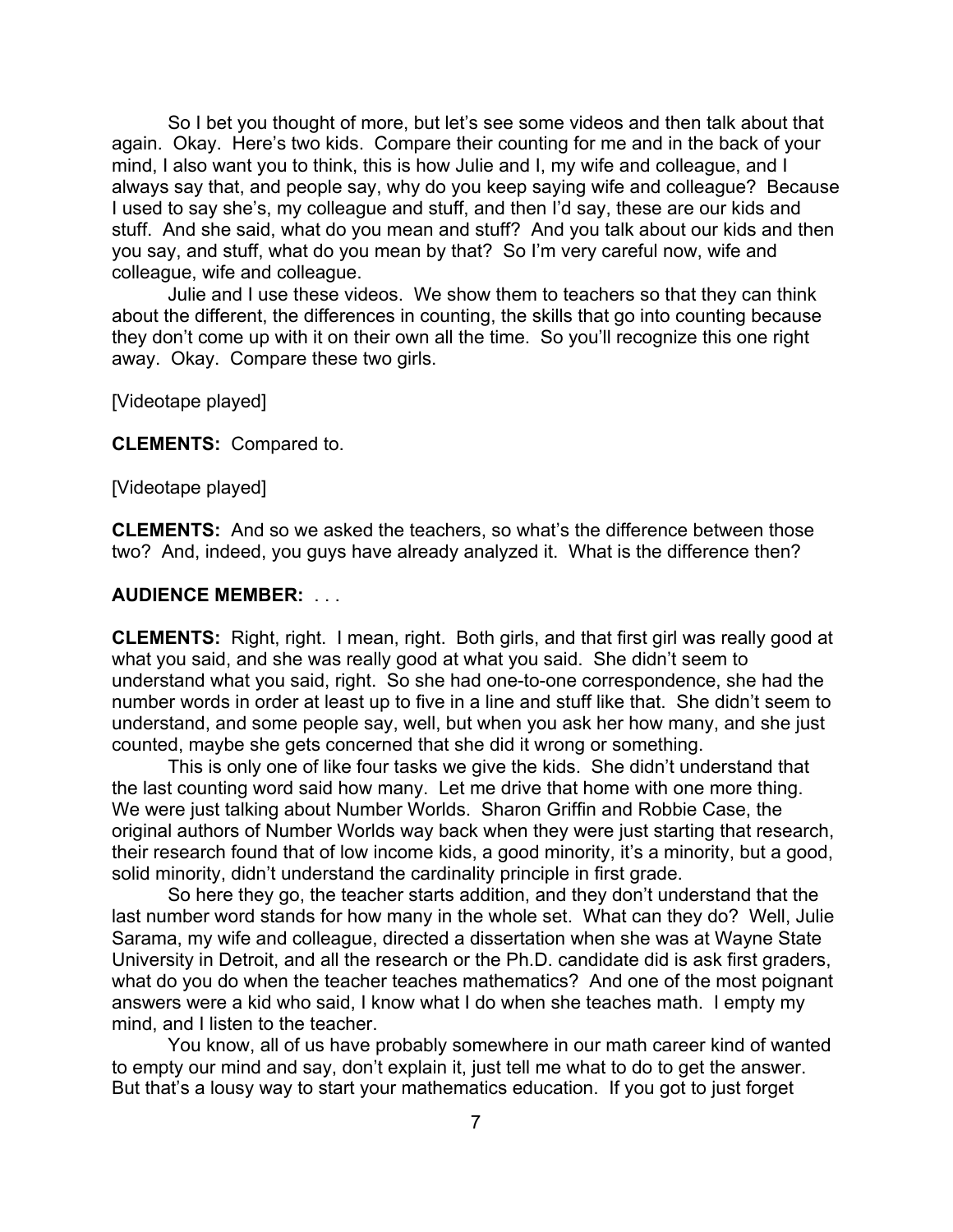everything I know and tell me what to say, and I'll try rote memory, it does not work. And it just doesn't work for kids. They have to understand it, make sense of it, and the like. They can't make sense of it if they missed a step.

One of the beautiful things about learning trajectories, especially for kids with special needs, is that they kind of map out these levels of thinking so you can check did the kid get all these levels? Did they miss something on the way up? And then, what are instructional activities I can do to close that gap? Okay. So the learning trajectory for counting and you, if you care, you don't have to right now because it won't make any difference. But I have the learning trajectories, this second page in from your thing is just some Q&A on learning trajectories, not very important for today. Maybe you'll find it interesting.

The next page, and I think, right, is the learning trajectory for preschool through two in counting. Okay. And so you don't have to look at it now. It's not important. I just wanted you to have it. We're going to do some activities later where you have to figure out what level the kids is at, and then I want you in front of it, but go ahead. I forgot your name already. Rosette.

**AUDIENCE MEMBER:** If a child has dyscalculia, is there any specific things you could teach them that might normally be automatic?

**CLEMENTS:** Yeah, yeah. If a child has dyscalculia, what do you do? Are there things that, the counting sequence, arithmetic, facts which we talked a lot about this morning, but I'll try to talk a little more about today, have some particular steps and stuff like that that are real important for those kids that can help develop that. And then one more thing, which I think I have in this presentation, but now I can't remember off-hand, is subitizing, the quick and accurate recognition of small groups. That piece is missing in a lot of kids who have honest-to-God learning difficulties in mathematics.

As you probably know, about 80% of young kids are misidentified as having learning disabilities when actually what they have is no experience yet and no opportunities to learn. So you want to be careful, of course, setting that label on the kid. But when you know and you have these difficulties or if they just don't have these experiences, there are some of things. Ask me again if by half an hour in I don't, I haven't answered that completely. Okay. Because we'll come back to it. These are important things.

You want to make sure the kids can do all this. I mean, this isn't actually something we teach to. This is the pre-counter level where kids know that the number words are different. If you asked a kid, how many? They'll often say a number just out of a hat. But they'll use number words. Very few of them say horse or apple or something like that. They know they're special, but they can't keep them in order. Then they learn that to chant the number words, but there's often two things wrong.

These are the kids who are at the level of L, M, N, O, P or sweet land of liberty. The words are all bunched together, and they can't keep one-to-one correspondence because they don't know where one word ends and another one starts. Even when they know that, they sometimes will count one, two, three, four, five, six, se-ven. You know, so they need that differentiation of what these number words are. One of the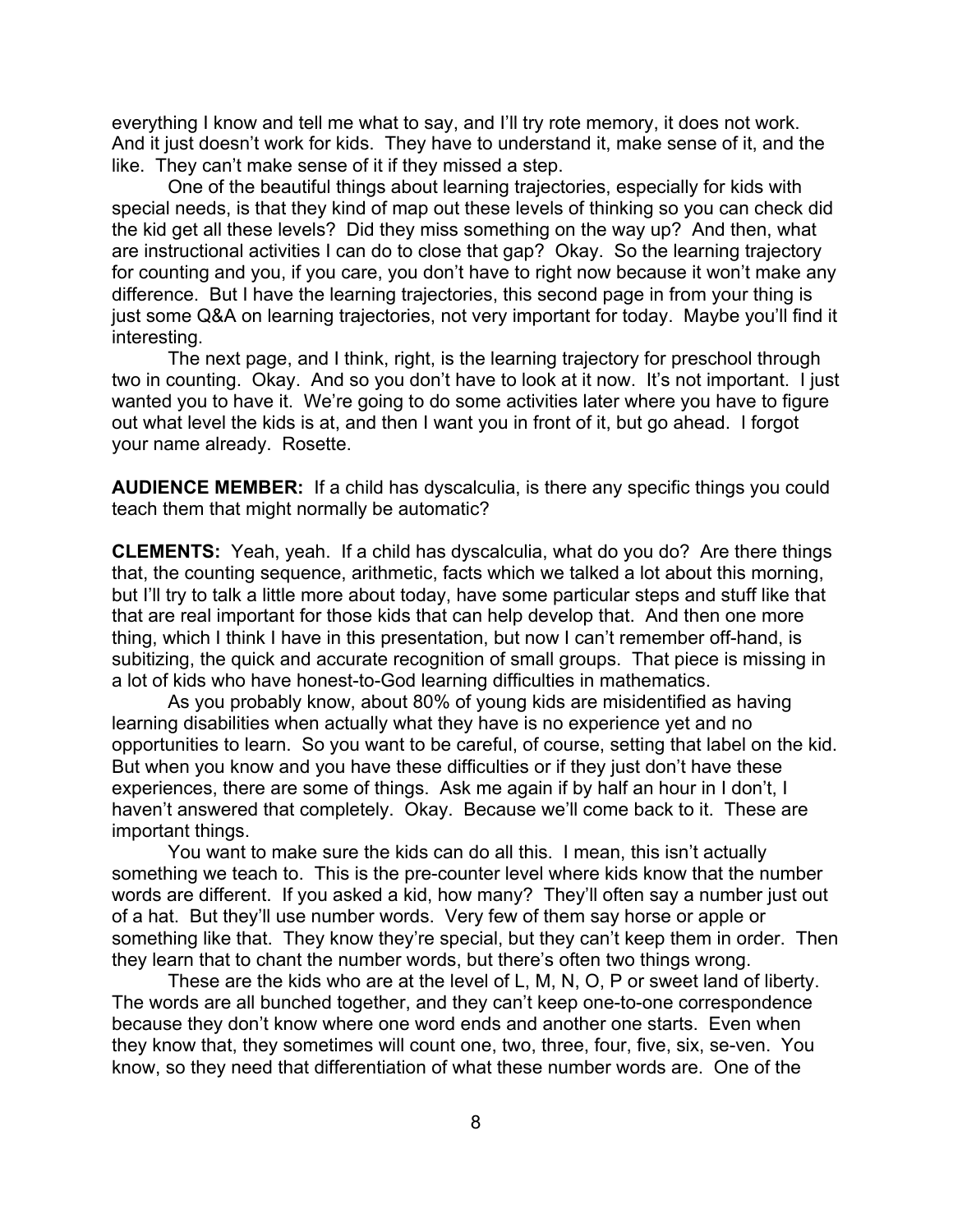advantages of East Asian languages, incidentally, is that their number words are way shorter than ours. Easy to pronounce, easy to remember. Never multi-syllabic.

So it's interesting. We got to just watch for that, that kids do that. We can't change the language, but we can know that that makes it particularly difficult for kids. Okay. So after that, then they get to this first important stage we call reciter. The names are not important. We just have teachers name them so that it would make sense to teachers, right. And so what's important is the ideas and how they develop. Here's where you can verbally count to five, then later to ten. You know where the word separate and you can keep them in a constant order.

You might fall apart in the teens. The research shows that most kids have a stable section. Then a kind of unstable section where it's kind of loose. And then random words come out at the top. And those sections just keep getting bigger and bigger in the good sense, right. Okay. Then we saw that first girl, both of them, but that first girl is at this level. She's at the level of the corresponder. She can keep one-to-one correspondence, she knows those number words in order. She does not know that the last number word means that.

Now be careful of the correspondence too. A caveat is it doesn't mean she can do correspondence in every situation. You know, you guys know that if you want to know how high a young kid can count, give them a bunch of objects arranged in a circle. They'll count and just keep going around, and you can see how high they can go, right. She couldn't do that yet, only in a line, but at least she has the idea. She just needs more experience generalizing that idea, right.

The second little girl was at least here, might have been higher. We didn't see that, but at least here. She can count one to five objects in a line meaningfully and really understands that the last number word means how many, the cardinality principle. Okay. Then there's more levels above that. We didn't name some of these, but maybe some of you guys were thinking about it. The producer can produce a set. That's harder. For adults, it doesn't feel harder. We can count out five. Big deal. But for kids, you think about it, there's no automatic way of knowing you have to, where you stop. You have to have a loop in your head.

Okay. Give me five. One, two, three, four, five, six. No, no, no, just five. Oh, yeah, yeah. One, two, three, four, five, six because their whole working memory is taken up just with producing the objects, keeping it in one-to-one correspondence with the production of a number word, and that takes their whole working memory. So then they just can't keep the loop going, checking each time if they've reached the end and stopping themself. They can eventually, but that takes a little extra work, and that' why for most kids, not every single kid follows this path. This is just the general path for most kids, but it's very important teachers develop this skill after this skill. Because if you don't and you skip it, again, there's a gap for kids. Okay.

Then we call it counter and producer ten plus because then they can count beyond 10 up into the 20's and 30's and another important thing here is that they can count unorganized collections. So they can count the number of lights on one of these chandeliers because they have enough mental capacity, they've made enough of the other, earlier skills automatic that they can have enough working memory to say, I got to figure out where I'm going to start and then go around and stop before I count that one again, right. Okay.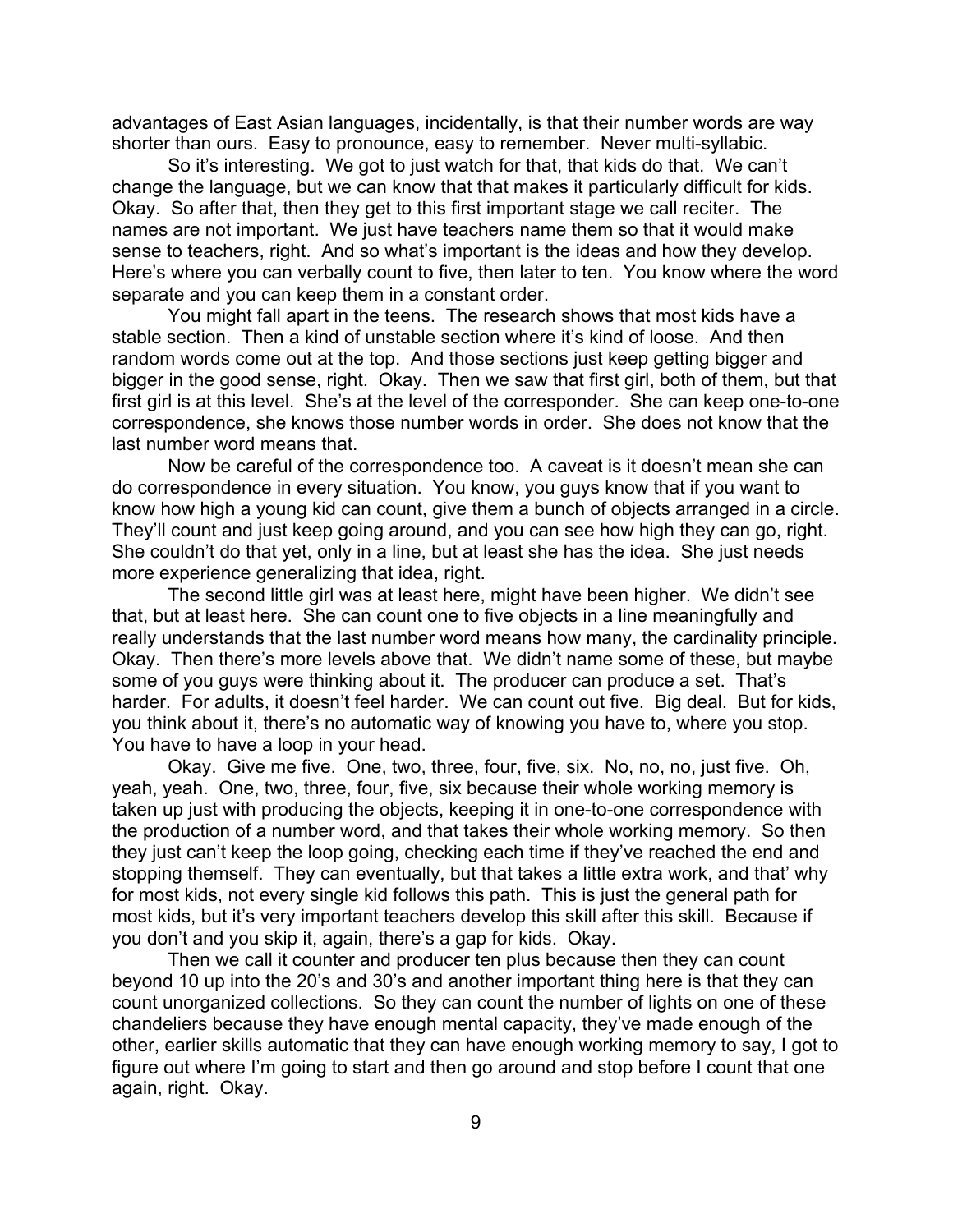And it doesn't stop there either. Doesn't stop there. A lot of people think, oh, God. Okay. You said enough about counting. We should move onto arithmetic. Yes and no. The arithmetic skills start, the counting skills start coalescing with the arithmetic skills, but there's a lot of levels of counting still left. To do that, to talk about that, let's do some alphabet arithmetic. Okay. What this means is that I just want to put you in the position, kind of a young kid, and I can't because you all know this stuff already and have this automatized.

So let's just throw a little bit of monkey wrench at you. You can't use number words. You need to have a sequence because I want you to do it by counting, but instead of the number word sequence that we're used to, I could make you learn Japanese, ichi, ni, san, yon, roku, shichi, hachi, kyu, jyu, but that would take a while. So let's just use the alphabet. So if I ask you, count your fingers, you can't think one, two, three, four, five. You can't even go, what's the fifth letter? I know there's five, so I'll just count A, B, C, D, E, E. You have to count them, say, A, B, C, D, E. Then when I ask how many, you say E. Okay.

But we're going to do arithmetic, so like if I asked you what's B plus A, what is it?

## **AUDIENCE MEMBER:** D.

### **AUDIENCE MEMBER:** C.

**CLEMENTS:** B plus A? D? C? We're disagreeing on two plus one. B plus A. We have to start at B, right, and then we have to count up A, so we count up A and where do we land? C, C. All right. You got it? So B plus B is?

## **AUDIENCE MEMBER:** D.

**CLEMENTS:** D. Then we're solid because we, but you can't say, I know two plus two, no, you can't do that. You have to start at B, say A more is C, B more is D. You with me? Okay. Ready? Now, at your table work out what's J plus E. Go ahead. J plus E, as in eagle.

All right. You all set? So don't tell me how you solve it. Let's solve it together to make sure we're on the same page. I saw a lot of people using their fingers. That might be okay if you count, if you enumerated them with the alphabet, right. So we start at J, A more is K, help me here because I stink at this. All right. B more is?

### **AUDIENCE MEMBER:** L.

**CLEMENTS:** L. C more is?

## **AUDIENCE MEMBER:** M.

**CLEMENTS:** D more is?

**AUDIENCE MEMBER:** N.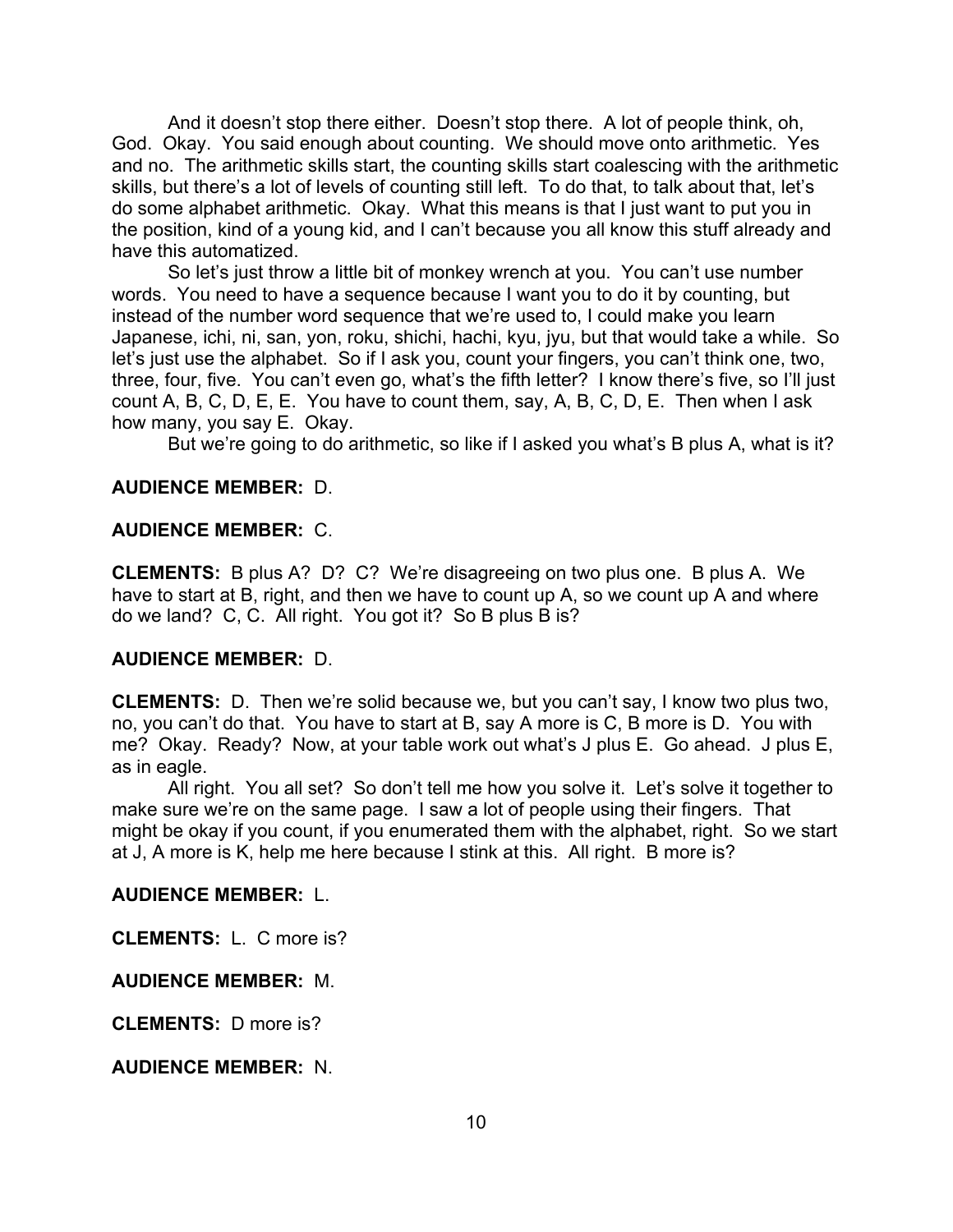**CLEMENTS:** And E more is?

## **AUDIENCE MEMBER:** O.

**CLEMENTS:** So the answer is?

## **AUDIENCE MEMBER:** O.

**CLEMENTS:** O. All right. That's hard, right? That's hard. Now think about this. You've known the alphabet your whole life, right, from the age of five or something. You also already know how to count on because you do it with numbers. You're just switching symbol systems, and I saw people with their fingers up. I saw people writing. I saw people struggling, and I know some you were just there, ah, let her do it. It's hard. The little kids don't know how to solve it yet. They got to figure that out. They don't know the number sequences well or haven't had as much experience as you have with the alphabet, right.

And we expect them in first grade, come on, come on, come on, count out, how much is eight plus seven, right. And think about this, if I asked you, okay, now, let's try another one, what's Q minus K? I bet I can get most of you to say, I'll just sit here and wait, somebody else is, right? It's hard. It's cognitively very, what, let him do it? Is that?

**AUDIENCE MEMBER:** No. We were doing it together.

**CLEMENTS:** Oh, you're doing it together. Yeah, that's what I need to do because, listen, I've known the alphabet my whole life, right. And this gets back to counting. I've known the alphabet my whole life, but until I started playing this game, and I'm still not very good at it, I could only enter the alphabet at two places, A and L. So if you asked me what's three letters after R, I'd say, sure, L, M, N, O, P, Q, R, S, T, U. But if I don't get that running start from L, I just don't know what comes after R right away. Maybe you do.

My wife and colleague can do it up and down the alphabet any way. I don't know what kind of mind she has, but she can just go any letter and start going up and down. I can't, but I've known the alphabet my whole life. Again, we expect kids, you know the counting words, come on, what comes after 11? But it, to them, what's called an unbroken string. They can't break into it and start. They have to just start from this and, therefore, the very next level of counting here. Oh, I had this video first. Let me come back to that video.

The next level of counting is what Julie and call counter from N, N plus one, N minus one. Okay. That's the kid who now cannot just count up to 20 or 30, but can start at 15 and go forward or backward at least verbally. They can't always solve all the problems we're solving, but at least they, they're doing that. So what do we do with activities like that? We'll have a counting one, like a Nerf Wand or something. You have to have it soft because we sometimes give it to the kids to do, and they tap each other, and you really want a soft wand for that. They go wham, you know.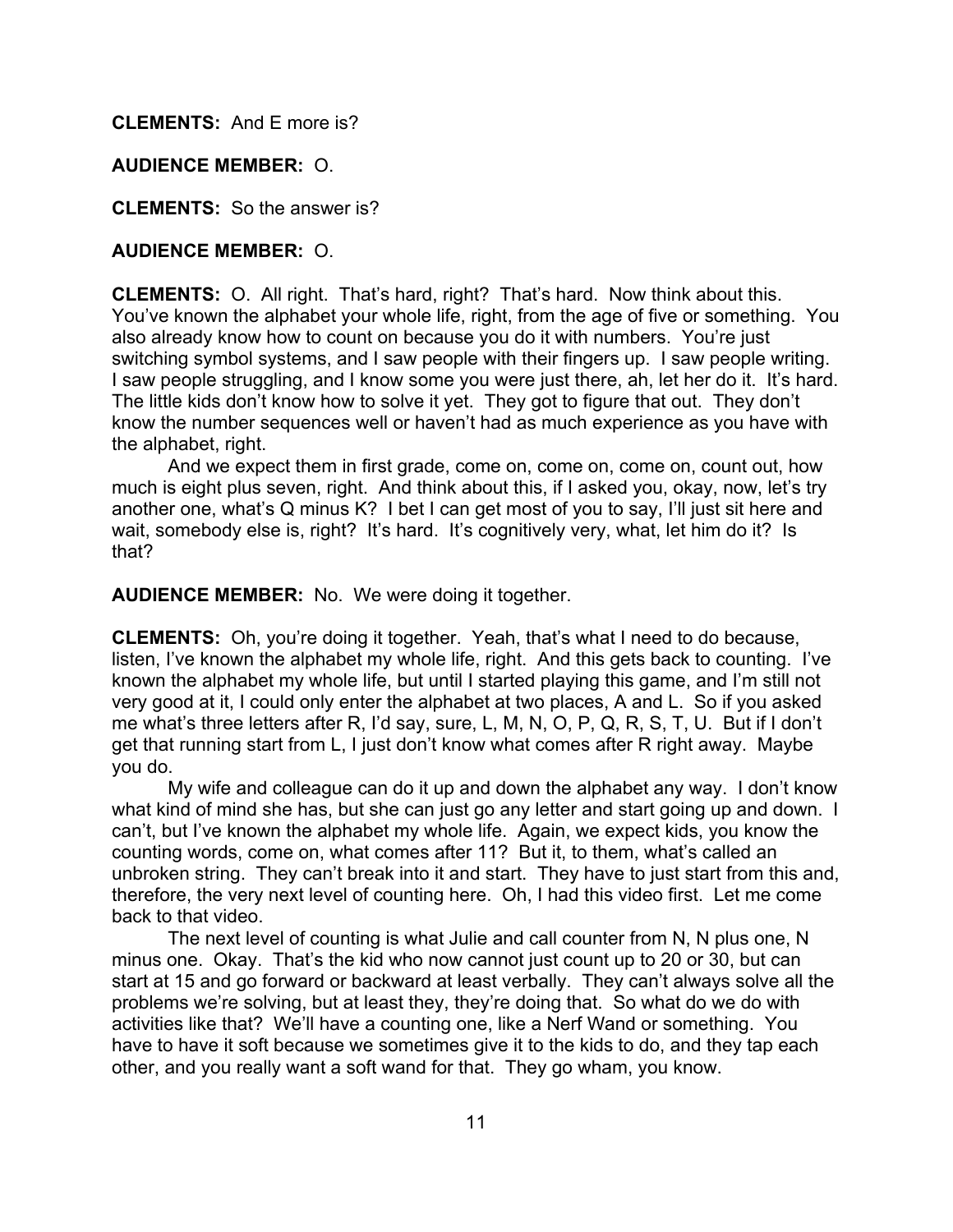But we'll have a counting wand, and we normal just count the kids in the classroom, touch them once and only once, you know. Yes, that was my remote. I'll get it in a minute. But then we'll play other games with that such as like when you're touched with the counting wand, you start with one and keep counting. As soon as I take it away from you, stop counting, and then I'm going to touch somebody else, and they have to pick it up right there. Okay. So go.

**AUDIENCE MEMBER:** One, two, three, four.

**AUDIENCE MEMBER:** Five, six, seven.

**AUDIENCE MEMBER:** Eight, nine.

**AUDIENCE MEMBER:** Ten, 11.

**CLEMENTS:** So it gives everybody a running start, but they're not counting, so they still have to listen and think about that. Thanks so much. So simple activities like that and other activities really help kids with that skill. It doesn't stop there. Let's go back to that video. A four-year-old cannot believe what he can do. I know he looks bored. Okay. Here, I'll show it to you again. Okay. He looks bored. He likes math. I'll explain this. We got this assessment called a team, and it stops after kids get four wrong in a row, right.

And the assessor is supposed to know that if the kid is tired or goes more than 20 minutes, stop and pick it up the next day. Most kids, they're done in five or ten minutes. They reach their point and stuff like this. Forty-five minutes, these poor kids, and the assessor forgot to stop, so he's a little tired. Okay. I get that. But he perks up when things get interesting. She asks him, the assessor, to put out six objects. That's only the setup. Take a look.

[Videotape played]

**CLEMENTS:** How does he do that? Don't raise your hand. Talk to the people next to you. One more look.

[Videotape played]

**CLEMENTS:** What cognitive processes do you think he was using to figure that out? Talk to the people at your table and see what you think. So it's not too loud in here. So either you think this is pretty clear what he did or you're not sure. I'm not sure. We don't know. We just got the video too. I have my ideas, especially after seeing this like 50,000 times, but I could be right, I could be wrong. But what do you guys think? What were you talking about at the table? What do you think he did to get the answer? Go ahead.

**AUDIENCE MEMBER:** We said that he counted a block four of the blocks and then went five, six…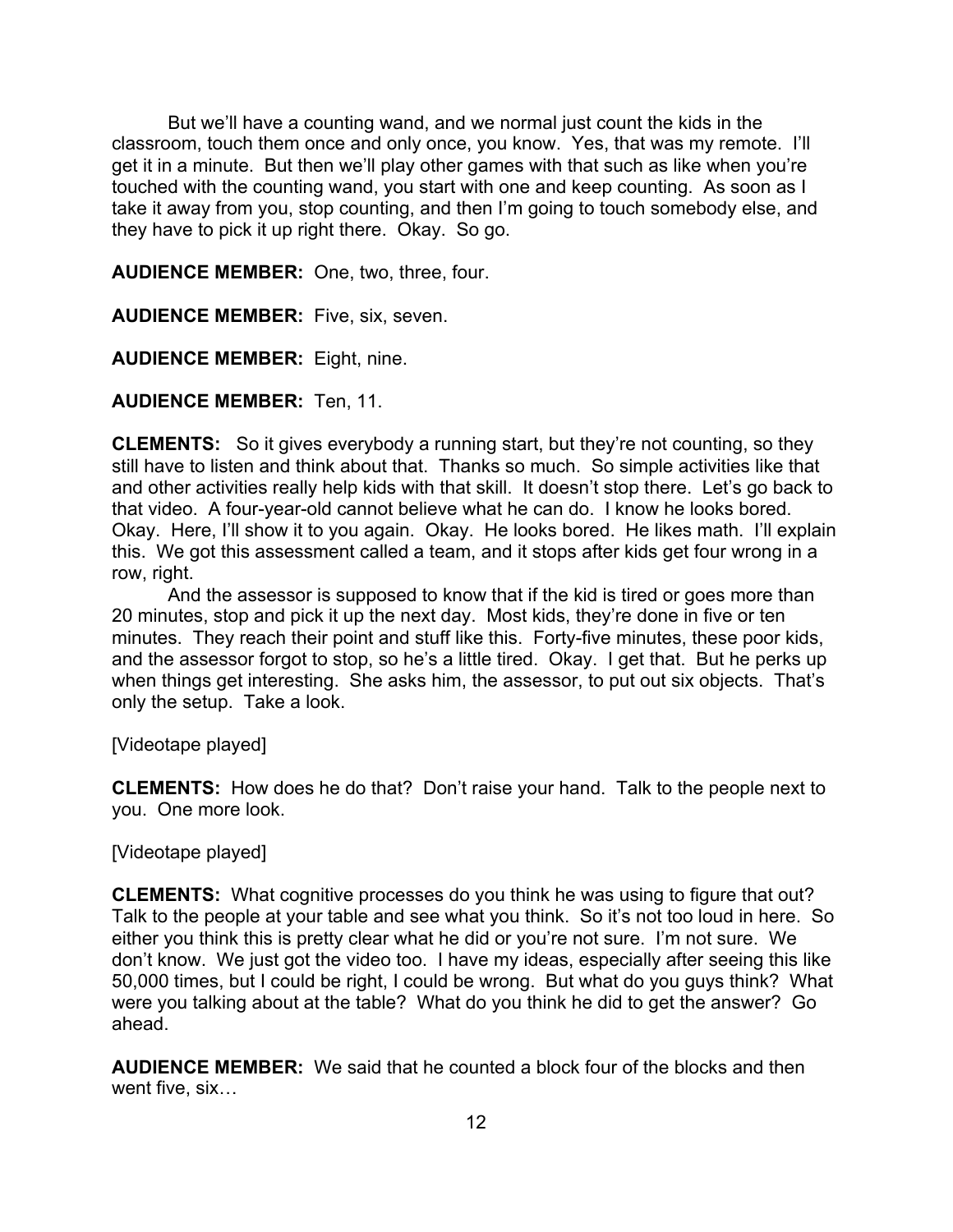**CLEMENTS:** Ah, you think he, so how did he know two?

**AUDIENCE MEMBER:** Because he counted to four, and then he . . . four.

**CLEMENTS:** Right, but he said five, six. Where did the two come from cognitively, do you think?

**AUDIENCE MEMBER:** . . . two . . . it was just a combination.

**CLEMENTS:** Is it, now, you know, I originally thought, you might not mean this, but I originally thought, oh, he counted on his fingers. But actually he doesn't put up the two fingers until the very end as part of the answer.

**AUDIENCE MEMBER:** He could just be thinking that.

**CLEMENTS:** He could be thinking that. See, the two comes out right at the end, but he is doing this. I mean, you're absolutely right about that. So my question, again, is how does he come up with the two?

**AUDIENCE MEMBER:** Counted the counts.

**CLEMENTS:** Pardon?

**AUDIENCE MEMBER:** Counted the counts.

**CLEMENTS:** Counted the counts. I mean, it might have been that. You're skeptical. That's one possibility, but I think I don't think he counted the counts, but I think that's very possibility. What do you think? You look skeptical about that.

**AUDIENCE MEMBER:** Well, some first graders would probably say six…

**CLEMENTS:** Yeah.

**AUDIENCE MEMBER:** Instead of two, so I'm wondering how he figured out it was two and one.

**CLEMENTS:** Exactly. So if he didn't count the counts because first graders do say two. They know that they're trying to answer how many are missing, but they just said six. The last number word tells how many. Say six, but he didn't. He said two. How did he know? He might have counted the counts. You're absolutely right. We can't know. You're not wrong. I think there was probably something a little different. No, nobody?

**AUDIENCE MEMBER:** He could have subtracted.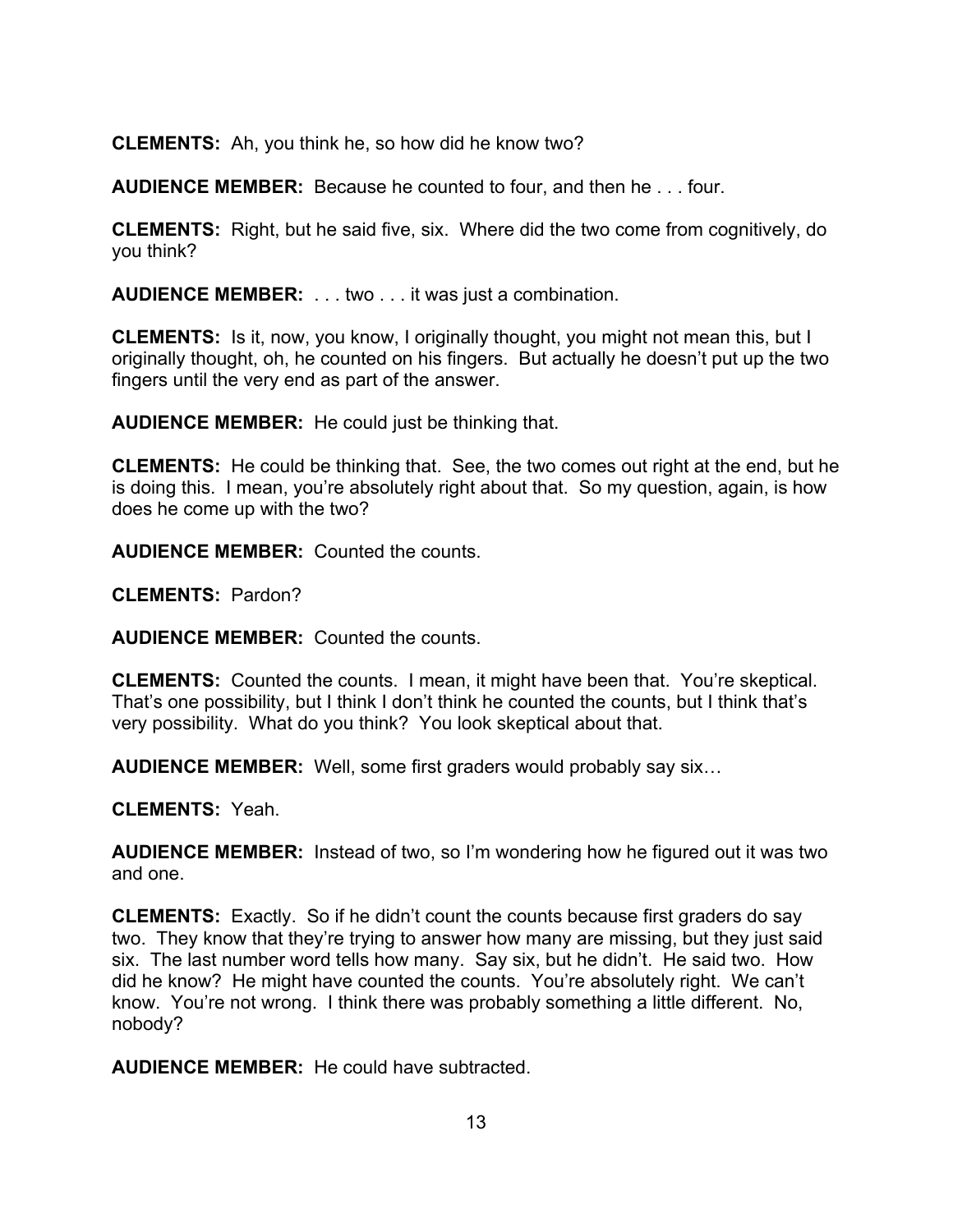**CLEMENTS:** He could have subtracted, which is even harder, right. Where was he looking when he said five, six?

**AUDIENCE MEMBER:** He looks up.

**CLEMENTS:** He looks up.

#### **AUDIENCE MEMBER:** . . .

**CLEMENTS:** I suspect, but don't know, he could say five is one, six is two just like if we were doing alphabet counting, right, that kind of thing. But he might have been looking and seeing five, six, kind of putting images in the air, and then reprocessing those images as two. That's what I think, but I don't know. You got to look at all his interviews or all the items, and you make your best guess. What does that mean for the learning trajectory? We talked about a counter for men.

The next level is where I think he is, a counter on using patterns. This is the kid who can count on four, five, six, but to do so he needs to use a pattern. Let's pretend he was adding rather than subtracting, right. If I asked him, what's two more than five? He might go five, six, seven. The six, seven pattern is what brought him to the seven. He didn't have to say, well, five, six is one more, seven is two. That gets really hard like you know from the alphabet stuff, right, keeping track of where you are in two sequences is hard.

But the rhythm, I get the rhythm, so a little teaching side note, what do we do about the rhythms? We do a lot, a lot of subitizing, which I'll get into more later. But it's kind of that instant recognition of number. We play number jump, where we flash a number like this, and then kids have to jump that many times and stuff like that, a lot of that. But we also play rhythmic subitizing. We tell the class, close your eyes [knocks three times], how many? You know, hold up your fingers or write a numeral if we're practicing writing or something to tell how many. Because if they have the rhythm of two and three and stuff like that, then they can use this as a way into counting on because the rhythm is numerical for them.

So there's subitizing that's visual, very important, there's subitizing that's rhythmic, also important, not quite as important, but still important. Where does it go from there? A kid who can count on, keeping track. Now we're hoping first graders can do this, and second graders should be really good at this, right. Counter on, keeping track where you say, because rhythmic falls apart, right. If I say 8 plus 7, and you're going to count on, 8, 9, 10, 11, 12, 13, 14, I'm not sure where I am now, right, but if I keep track on my fingers or somehow else, then I can put up 7, count those counts up and find out where I am.

Finally, second graders, we really wanted to counter forward and back. Those are the kids who say 37 plus 25, right, 37 plus 25, well, I'll go one 10 would be 47, two 10's would be 57, 5 more, then 57, 58, 59, 60, 61, 62. So they can count forward and backward in 10's or 1's and make sense of that, and that's where we need them to be. Okay. So where we go. Look at your learning trajectory for counting as a little guide.

It's on page what from our curriculum, so it's a high page number. It's like B something. Oh, it's not even duplicated. Okay. It's just three pages in, right. It says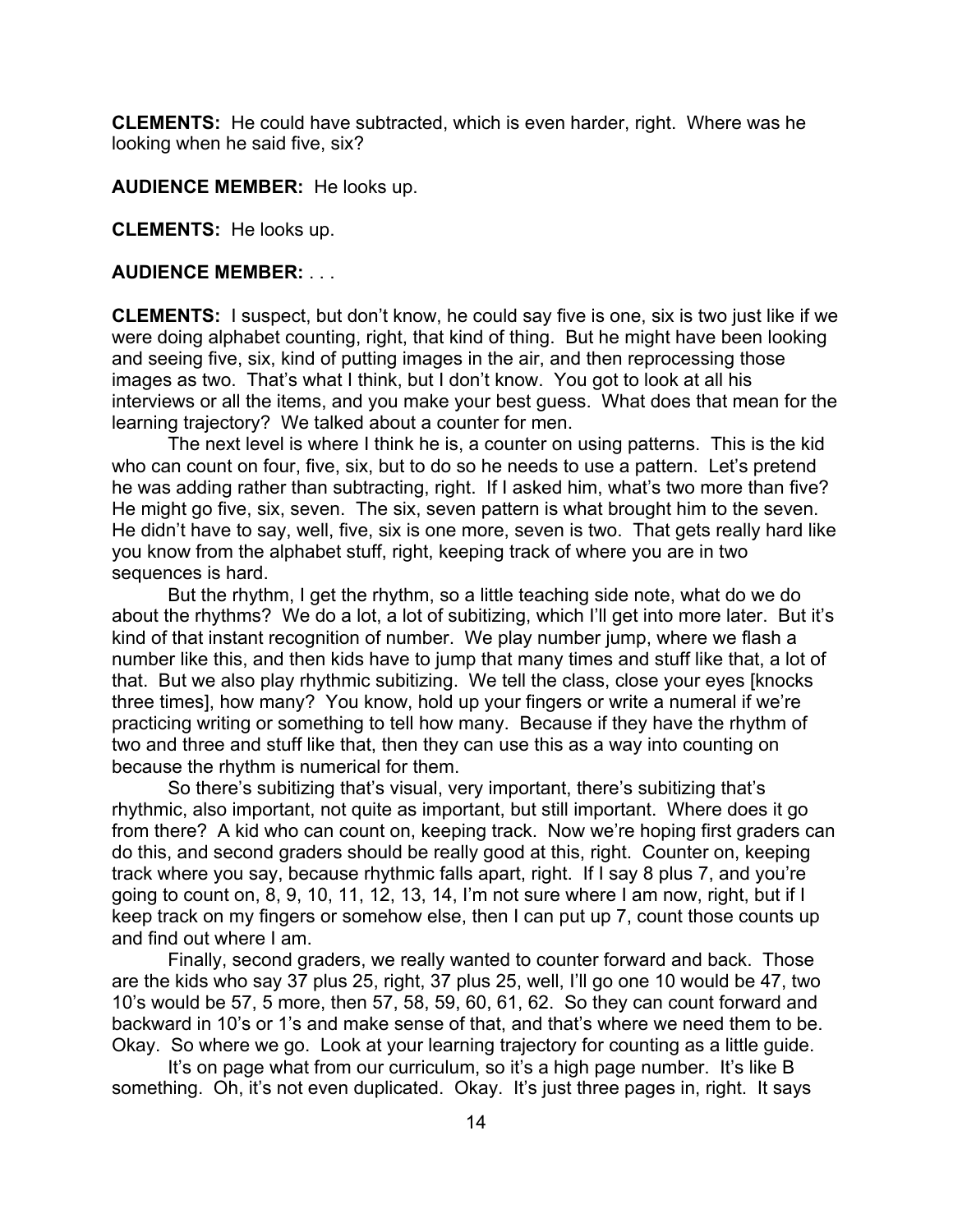learning trajectory for counting. I'm going to show you some video. You're going to talk to the people at your table. We're going to do the best we can at trying to identify what level the kid's at. Are you ready? Here goes. I don't know what level these kids are at. I just grabbed a bunch of videos. So we might have to talk about this. Here we go.

[Videotape played]

CLEMENTS: If you can't pronounce the numbers right, it is a little more difficult actually. It's a really interesting phenomenon that, do you know what the two most often skipped numbers are? Anybody?

**AUDIENCE MEMBER:** Eleven …

**CLEMENTS:** Eleven might be. Thirteen and 15 come out a little higher than 11. Our daughter, Abby, when she was 3, counted 11, 12, 11, 12, firteen, firteen, firteen, sisteen. And then, a little later in her development, it was 11, 12, firteen, 16, 17, probably because they all sounded the same to her. And she was learning you don't repeat those number words, so she dropped a bunch that all sounded the same because she couldn't say F and TH differently, right. So it's an interesting phenomenon for a kid.

Anyway, I shouldn't talk too much because I'm going to ruin the memory of this for you. Talk to the people at your table. Think where might this kid be. You'd never really classify a kid on the basis of one experience, you know, but we're just taking our best guess at where the kid probably is. Go ahead. So don't worry about being wrong. And also nobody knows exactly watching one video anyway, so what, what do you think, and what's your justification for it? Who wants to be brave enough to start us off?

# **AUDIENCE MEMBER:** . . .

**CLEMENTS:** Go ahead.

**AUDIENCE MEMBER:** Level nine.

**CLEMENTS:** Oh, I don't know the numbers. A publisher put in the numbers. I only know the names.

**AUDIENCE MEMBER:** . . .

**CLEMENTS:** Counter, counter producer. Why? Why were you thinking that?

**AUDIENCE MEMBER:** Because he's . . .

**CLEMENTS:** Okay. Just made a minor mistake. Possible. Anybody else, different opinion? Yeah.

**AUDIENCE MEMBER:** Four.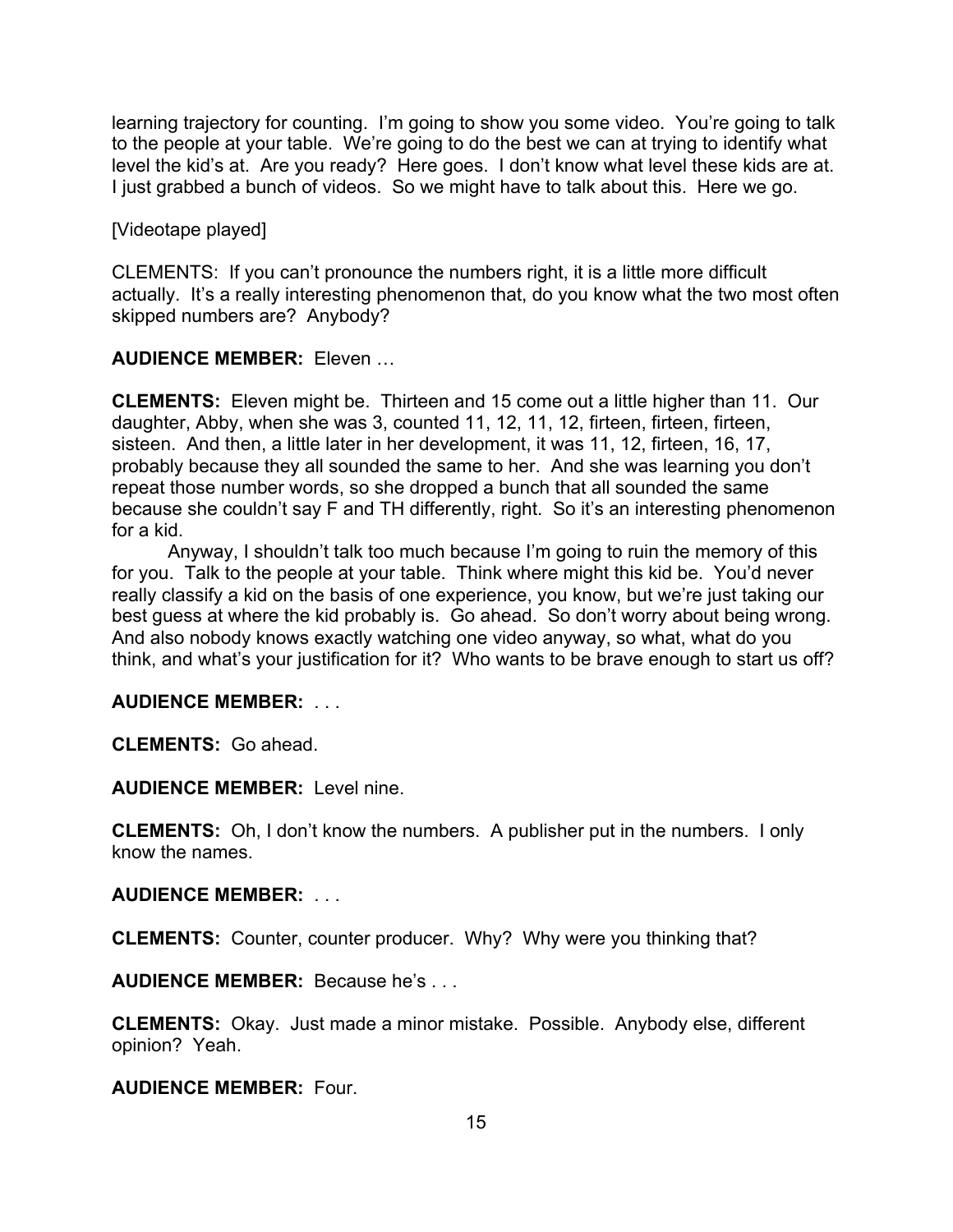**CLEMENTS:** Whoa. Way down. Why? What's level four? Tell me.

**AUDIENCE MEMBER:** . . . all of the sudden he started going all over the place.

**CLEMENTS:** He started going all over the place, so level four is what?

### **AUDIENCE MEMBER:** Reciter.

**CLEMENTS:** Reciter. So you wouldn't even give him corresponder, and I see that because he did start going like all over, so he doesn't seem to be keeping one-to-one correspondence, but she's arguing, well, yeah, but, so somebody, anybody come in between? Or just vote for one of the other or say in between? What would you say?

**AUDIENCE MEMBER:** Well, can I ask a question?

**CLEMENTS:** Yeah, you sure can.

**AUDIENCE MEMBER:** Are you allowed to use the counters as they count?

**CLEMENTS:** Oh.

**AUDIENCE MEMBER:** . . . keep them in the same . . .

**CLEMENTS:** No, no, no. That's a really good question because the very first strategy that works for kids and a good one to teach them, of course, is move the objects, right. These are glued down, so the kids, we purposely do that to see if they can do it in that kind of situation. Other items we have on the assessment? Of course. We lay them out in a, well, our early items are laid out in a line like you saw. Then later we lay them out in a bunch, and we see if the kid can organize them. And then they can move them, they can put them in a line, they can move them to a separate location. This one, no. This one, they're down, so he's stuck with trying to figure out a strategy for keeping his one-to-one correspondence. Does that change what you guys think about?

## **AUDIENCE MEMBER:** . . .

**CLEMENTS:** What do you think about this level, though? Where would this kid be? Anybody else? I see both the points of the people. Both of them could be right based on what we saw, right. Because I've seen this kid do other tasks, he's about at one level before nine. Okay. He's not quite solid. He can't keep the one-to-one correspondence, but I would put him higher than the corresponder level or the reciter level for this reason.

On other tasks, so I'm sneaking, I'm bringing in information you didn't have, when things are in a line, he kept perfect one-to-one correspondence. Remember that the, one of the defining features of level nine, now here I go, you got me talking in numbers, and I hope I got the right numbers, of the counter and producer ten plus level is the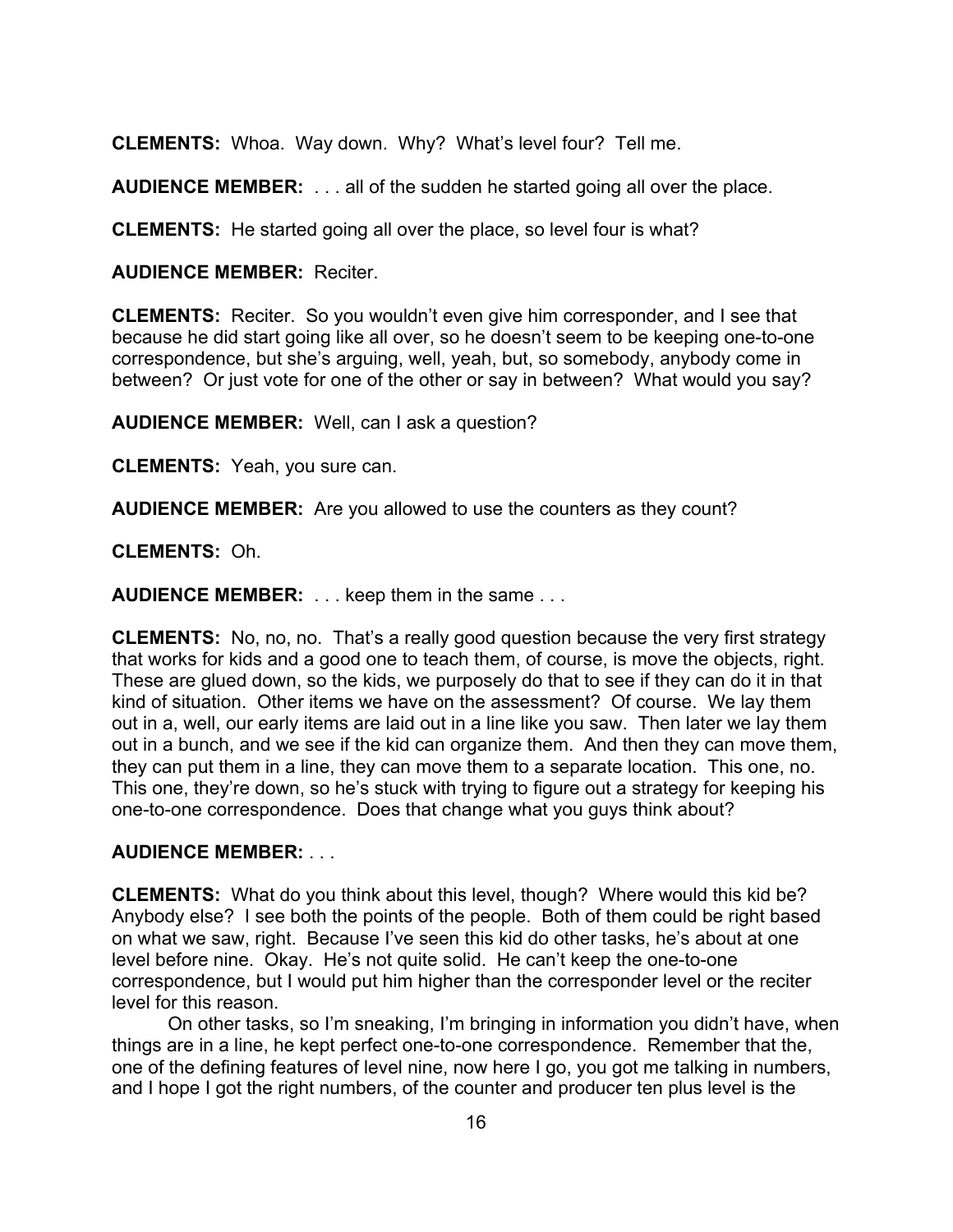ability to spatially organize. He's not quite there yet, but if you put him in a line, he'd be fine. It's only because they're disorganized that this kid loses it and gets confused. Okay.

And you'd have to see more video to see that. He definitely knows his number sequencer higher, he can keep one-to-one correspondence, but it's only in certain situations. Okay. Let's try another one. Let's try another one just for fun.

## [Videotape played]

**CLEMENTS:** Sorry. So that was, obviously, not an assessment. It is an assessment, a, you know, a curricular-based assessment, but it's mostly instructional activity. We call it places scenes because he's got the farm animals and the place and he's supposed to put out some, count them, and then tell you a story that involves that number. It's more, it's instructional, but it's also an assessment. Where would you put him then? This is, I got these particularly, these are interesting ones because you could have a couple different levels based on what he just did. Do you need to see it again, or are you okay?

## **AUDIENCE MEMBER:** I couldn't hear it.

**CLEMENTS:** You couldn't hear it.

## **AUDIENCE MEMBER:** . . .

**CLEMENTS:** Oh, yeah, yeah. Okay. Let me talk about that because the background noise is tough on these. These are our homemade videos like I warned you before.

## [Videotape played]

**CLEMENTS:** I'm muting this. He's, he counts and then starts retouching some and gets up to ten. Okay. His counting is in order. Then the second time he counts one, two, three, four, knocks it over, five, six with the same object, you know. So what, obviously, we've got to worry about is now, is he a counter of small numbers? Does he understand what he's doing? And it's only because they're mixed up and out of order and falling over, which doesn't help, that goofs him up? Or is way back to reciter, you know, kind of level. Talk to each other and say, what would you think? What do you think?

You know, one other interesting question, let's talk about this just for two minutes too. What task would you give him next to try to determine where he really is? Okay. So those two questions. Where is he, or what range of skills might he be at? What level, what assessment, how would we change this task to narrow down where we think he is? Go. What do you say? Who wants to start us off?

# **AUDIENCE MEMBER:** . . .

**CLEMENTS:** Go ahead.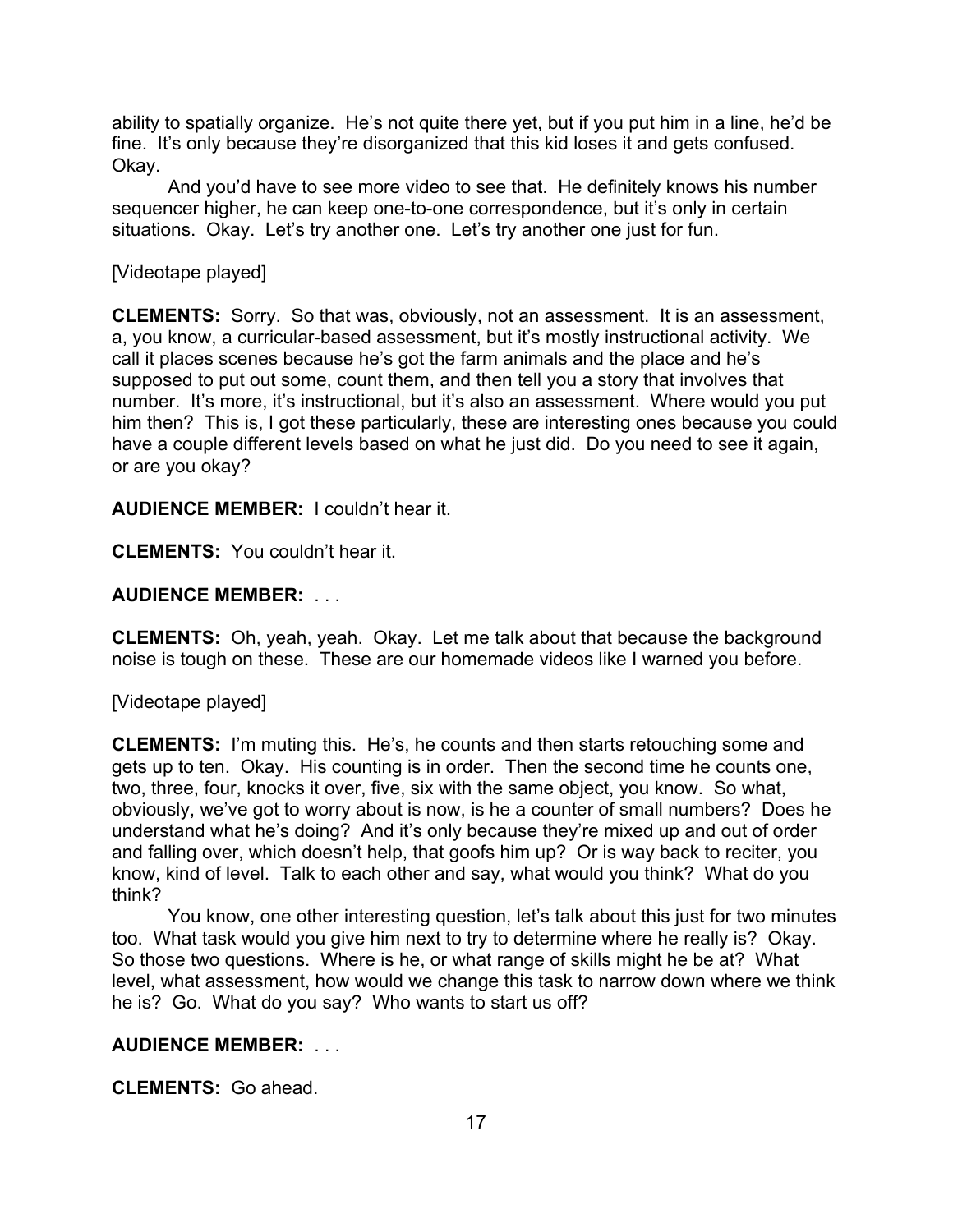**AUDIENCE MEMBER:** Okay. We came up with the conclusion that we thought reciter ten, level four. He could count and touch for most . . . and then we thought the problem maybe with the things falling, the objects falling down that then put them in a line.

**CLEMENTS:** Yeah. Laying down in a line, right, so he didn't get distracted with that.

# **AUDIENCE MEMBER:** . . .

**CLEMENTS:** Right, right, okay. Anybody, before I say anything, anybody else? Agree, disagree, say your own things?

**AUDIENCE MEMBER:** I would get rid of the . . . I would totally, for a child of that age and with the . . . issues, I would total take away . . . and give him something that he didn't have to ...

# **CLEMENTS:** Okay.

**AUDIENCE MEMBER:** So you really could get a clear picture of whether his math skill was . . . is everything upright and how it was placed on the map, just too many distracters.

## **CLEMENTS:** Yeah.

# **AUDIENCE MEMBER:** . . .

**CLEMENTS:** Okay. Good, good. Good one. And you wouldn't disagree with her to put them in a line or something probably too. Yeah. Anybody else? Because he might be down at reciter, but he might be up at corresponder, right. We just aren't really sure unless he's given the support he needs to be able to do that level. Yeah, did you have something?

## **AUDIENCE MEMBER:** Well, did he give a total?

**CLEMENTS:** He did indeed, and he got it right. The trouble is, is that since she was guiding him so much and helping his hand get there, could he do it independently? It's a little ambiguous. And we don't have more video of this kid. This is it. This is a video a teacher took, you know, of her aid working with, so your guess is as good as good as mine, and we'd have to pursue that farther. But eight was correct. He finally counted it right when she guided him about that, but I doubt he's, that would mean he's like counter smaller numbers or counter up to ten.

## **AUDIENCE MEMBER:** Like level six.

**CLEMENTS:** Yeah.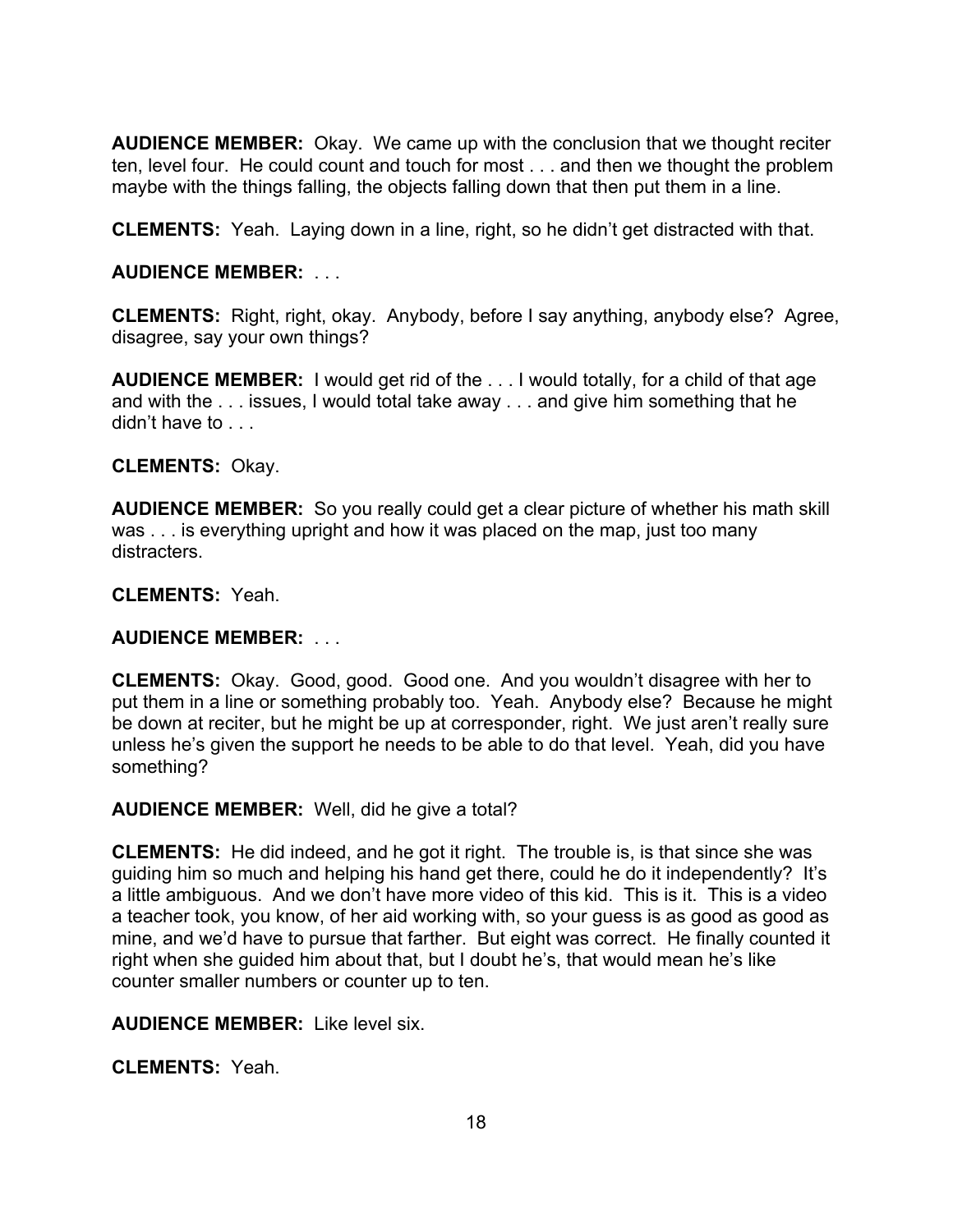### **AUDIENCE MEMBER:** Maybe go back and …

**CLEMENTS:** Exactly, exactly, right. But it's, now it might be just that the objects were falling down like she said, but it's doubtful that he's at the counter ten, counter and producer ten plus level, because there you can spatially organize your counting. And it's pretty sure he was fine going over and over objects, which that's going to develop in a next stage for him. Let's try one more. Back to this little girl. Remember she was for sure a counter of small numbers.

Do you remember? She counted five and aligned just fine. Let's take a look at this and say, well, fine, but is she higher than that? How does she do in another one of these objects glued down, right, situations with a lot of objects here. What would you say? You're supposed to start.

[Videotape played]

**CLEMENTS:** Are you kidding? Start over. I never want to do that again.

## **AUDIENCE MEMBER:** . . .

**CLEMENTS:** Let's just talk about this together. What do you think? Can you picture a level that might probably be a good guess as to her? She proves she was a counter of small numbers before, so she can keep one-to-one correspondence in certain situations. What would you say about her work on this task? What do you think?

**AUDIENCE MEMBER:** . . . skip numbers, it throws off her correspondence.

**CLEMENTS:** It throws off her correspondence. She's skipping numbers. She seems, though, to be developing, right. The best thing I could say about her probably, see if you agree, is that she's almost at the counter and producer ten plus level. She clearly needs a little work on her number sequences, and she clearly needs a little work on keeping spatially organized, but that's a good instructional goal for her. It wouldn't be too far a reach to be working on those exact kind of skills. And the rest of the tasks we gave her prove that out.

So let's switch gears just for a second and talk about instructional activities then. We went through the counting sequence, not all the way to the end as you will see, right. There's a whole second column that takes us up to second grade as I illustrated before. But let's take a peek at some learning traject-, or the instructional activities. Way back for the kid at the reciter level, words are a song to sing. So we for sure do songs. We do, this kind of stuff we do, it's hard to find finger plays for pre-K, K people where the numbers go forward.

Everything's five little monkeys jumping on the bed, and they do down, right. That's great for counting backwards, so we invented some. And if you search for them, you can find them. Those are good. Those are good for reciter levels. We also do a lot of count and move kind of activities. Whoops. Went too far. You know, where kids will just march around the classroom, one, two, three, four. The emphasis is on the reciter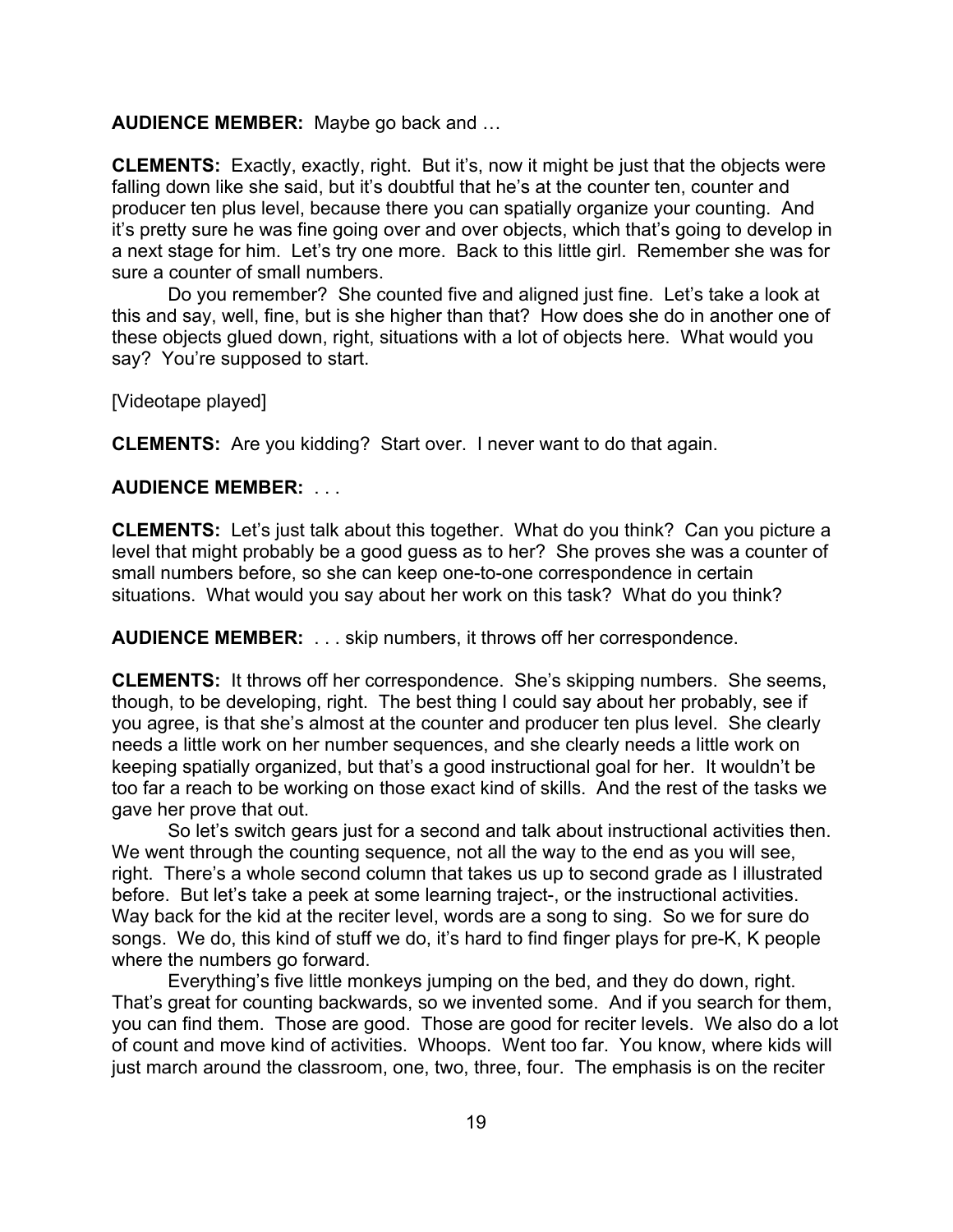level, but the stamping also lays the groundwork for one-to-one correspondence and things like that. So all those activities are good.

If I don't have it later, I want to tell one other thing we do is count moving patterns. We found that really effective, kindergarten and stuff like that, is to be counting one, two, three, four, five, six, so I'm getting a lot out of that. I'm getting the number sequence. I'm getting a rhythmic pattern of two, so you get rhythmic subitizing of two. And you're hearing two, four, six, eight louder than the other numbers, and so you start laying groundwork for even and odds and other things like that, right. Okay. What about correspondence level? Here's an example of an activity. We call it kitchen counter.

## [Videotape played]

**CLEMENTS:** The kid doesn't have to know the cardinality principle, he doesn't even have to count out loud because the computer does that. But all the kids count with the computer, which is great with us. But they can concentrate on one-to-one correspondence, and if he clicks again on one he already clicked, it tells him, you clicked on that already. And if tries to move on without getting them all, it reminds him about that. Okay. So that's just very simple activities that focus on one conceptual level, one competence level.

We make number pizzas. We got all these games that are a pizza kind of theme. Kids have a count, they put three pizzas on there, and we always provide, and this is the important thing for learning trajectories, what if a kid's struggling there, what do you do? What if the kids can already do that? Move up to the next trajectory level. Don't waste kids' time when they don't need to be there. And then, finally, the number pizzas go up to the production level. Here's a little girl. Very first time she ever used this.

She's supposed to make a pizza on the left that matches the pizza on the right because twins want the same number of toppings on their pizza. She puts too many on.

#### [Videotape played]

**CLEMENTS:** Nothing succeeds like success. So and from there, we move on to now we don't give them a model. Now she has to do the same thing, produce, but you only produce given the oral, you know, three, you know, three, the number three pronounced and a numeral here, three as well pronounced. And we always let the kids play with the stuff afterwards. So they like playing and seeing how many pepperonis they can get on it. And they count way higher than they do in half the instructional activities from it. Okay.

And then I want to move onto the next level, which is production and all that kind of stuff, but show you an off-computer activity that emphasizes that although the learning trajectories tend to be kind of this linear sequence, the worst impression we could give is that every activity teaches this isolated little skill. Instead, activities should be rich enough to cover several trajectories and several levels for different kids. So here's a real simple game. Picture two kids playing, right, and so Jane and I are playing. I role a number cube. I get four, right, Jane.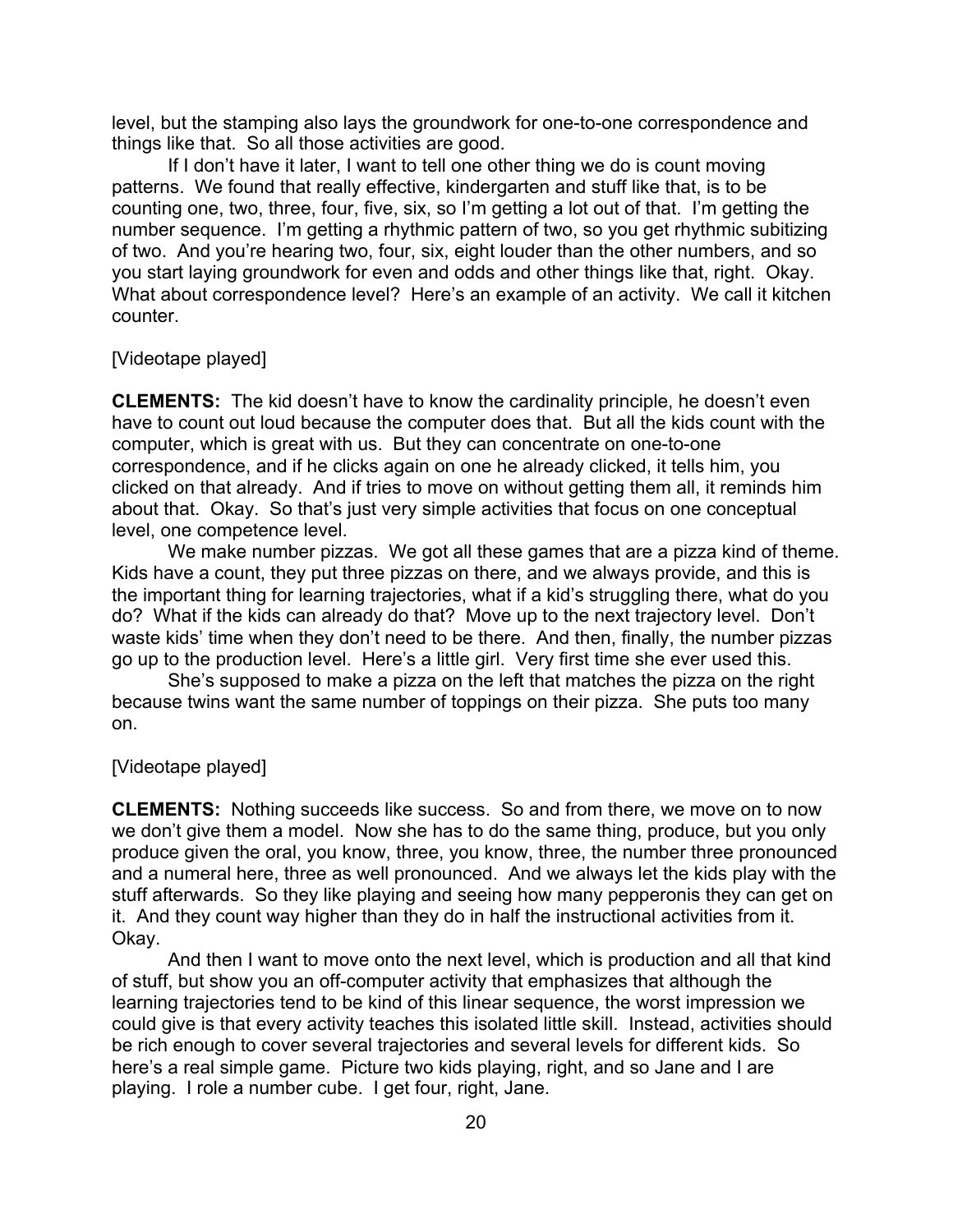And then I have to take the toppings out of a bowl and put them on a plate, not on my pizza yet. I got to put them on my plate. Because then I turn to Jane and say, Jane, did I get that right? Jane says, yes, and then I can put them on my pizza. Now it's Jane's turn. She's got her own pizza. She roles a number cube, and so the game goes. And if you want to have it competitive, whoever fills their pizza first wins. If you just want to play differently, everybody wins, and you just wait till everybody fills up their pizza, right.

### [Videotape played]

**CLEMENTS:** Now that little boy had to push the number cube in his friend's face to get him to tell him he was right, but most of the time kids really like, although the teachers were worried that it would be too stilted, the kids really liked having somebody else, having something to do when it was somebody else's turn, and then that person would have something to do when it was their turn. The most important thing is, look at about the goals that this activity does. There's so many goals for this in number. Kids can make and imagine small collections non-verbally.

Now that kid said one when he rolled a one, but you could imagine a kid seeing the one, processing it non-verbally, and just grabbing one and putting it on his plate. Counting by ones to ten, you have to know the last word means how many when you count because then you have to count out or produce a collection. You might, with small numbers, subitize, quickly see how many are there and the like. And you, when Jane was telling me if I was right or not, she had to identify if two collections had the same number or if one had more. We keep doing this all year. Here are some kids at the end of the year very low resource community.

### [Videotape played]

**CLEMENTS:** I love that little girl. She's going somewhere. She has confidence. I hope you could hear, even though it's our lousy classroom video, and the projector's kind of dark here, so it's hard to make out the details. But I hope you could hear. Look at the different solution strategies. Did you see some of the kids dump out their plate every time and just have to remake the next number. Other kids are yelling three plus three is six or the ubiquitous one more. They recognize right away, oh, I had six, seven, one more.

So counting on in a very limited, guided situation, but still in all developing those competencies, you know. It's within kids' capability and the like, but we need to have, to know how to do that. The good thing about, again, learning trajectories is you can differentiate instruction. There's, in the whole developed learning trajectories that we have like in our books and curriculum and other resources like that, the books that go pre-K through grade two are these two books.

The one on the left is more a research review. It goes one-to-one with the one on the right, and I'm not trying to get you to buy this so I make money. Just get it from a library or something if you want to, but the one on the right is more, it has one-to-one correspondence between the chapters. The green book on the left reviews the research, lays out the developmental sequence, the learning trajectory. The one on the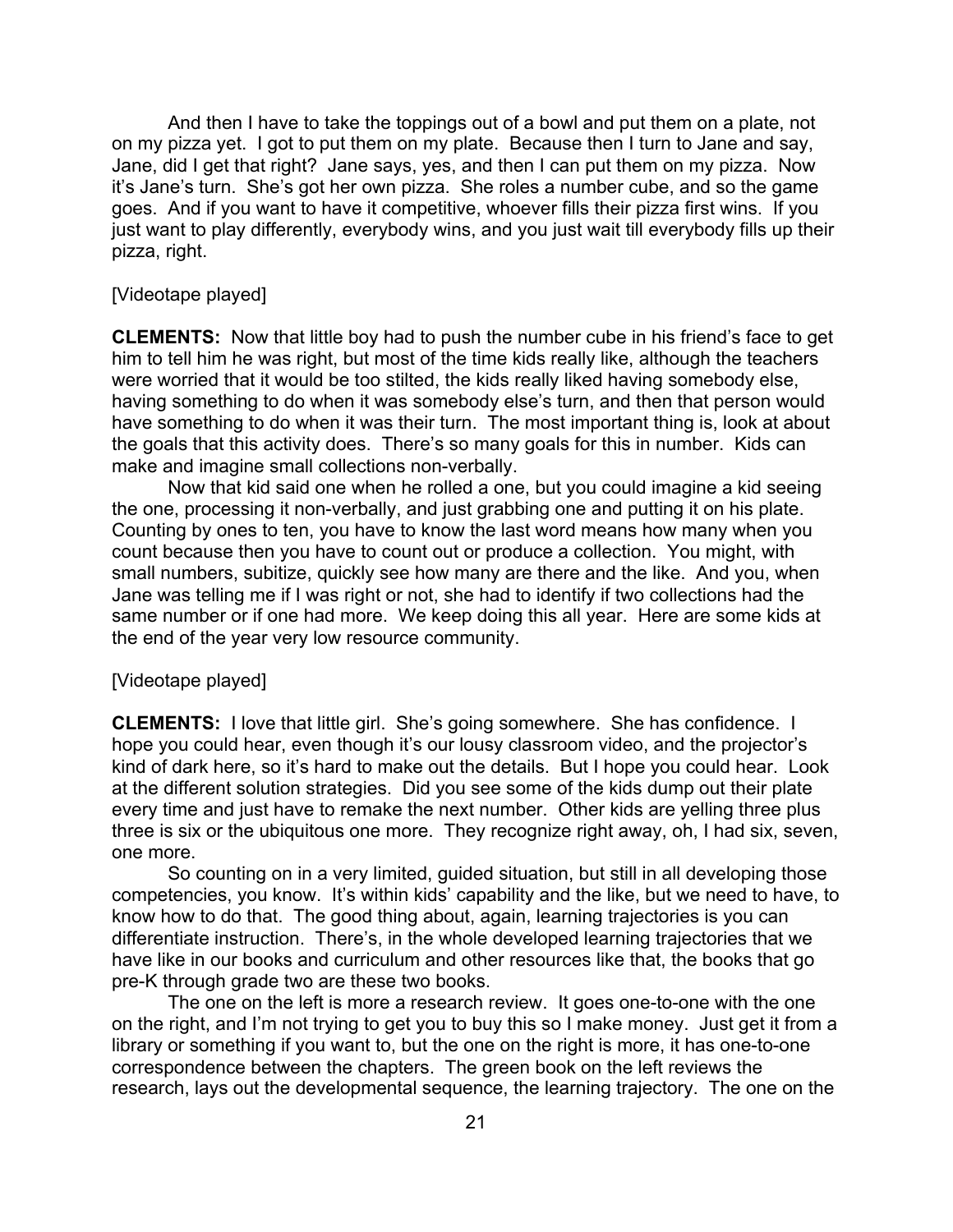right quickly summarizes that and spends most of its time on instruction and how do you teach it and what are good activities and the like.

So those interested mostly in that, those people working with teachers in professional development, the one on the right might be all you need for the teacher. That, it just goes into way more detail about this and presents kind of for each level if things go wrong, exactly what you do to generate the next level of thinking. Somebody who asked me, what do you do if things go wrong? These are the kind of suggestions for verbal counting, for object counting, for one-to-one or correspondence errors and for cardinality kind of things that research shows have been particularly effective for kids in developing those kind of skills.

And it goes up. The next page, sorry, was about skip counting and counting on and higher level counting kind of things. Sequencing is also really important in the counting process, and you guys were talking about that sequencing. We do everything with our little kids from building towers and building trains to on and off computer stuff to figuring out what is the missing number in a sequence and that. Incidentally, while we do our research, this is one area that higher than other areas differentiates ourself from the control groups.

The message to me is that most business as usual teachers are not doing very much with sequencing numbers and knowing what's more and less and stuff like that. We need to do more of that kind of activity.

[Videotape plays simultaneously.] Here the kids are just putting them in order. This is the beginning level. They have to grab the two, and right now they're supposed to put three there. The research shows that little kids like to help animated characters on screen. That's part of the research we use to try to design activities in which she's helping that little mouse get up to the . . . or whatever's up there, I can't remember. Here he goes.

He goes up there and . . . oh, no, God, I can't even see it. It's a mother cat gone to her kittens then, yeah, yeah. Okay. I'm not very good on biology apparently. So here we go. All right. Did you all write your numbers down? Let's do a few numbering activities, get you to stretch here because we're more than half way through. Ordering numerals. I don't have big numerals like that. I actually was supposed to bring them, and I looked in my suitcase and they're not there. So I don't know if I left them at the last city or what.

But I hope you wrote them down. I'll bet this table? Where did your table end? What's your highest number?

#### **AUDIENCE MEMBER:** Fifty-three.

**CLEMENTS:** Fifty-three. Okay. Fifty-four, 55, 56, 57. Okay. I didn't get to you guys, so I didn't tell you to write them ahead. All right. This might be chaos, but it's often chaos in class too. But let's give it a try. You ready? These are the kind of things you can do with these numerals. You can hang, actually let's just do this with the people just up to 20. Okay. If you're 1 through 20, I don't think I had anybody do 0, right.

So if you're 1 through 20, you might tell a story to little kids like the ducks are numbered, and they wandered all over, and now the mother duck has to get them in order, so. Or you're all garbage cans, and the wind blows you around. Or you're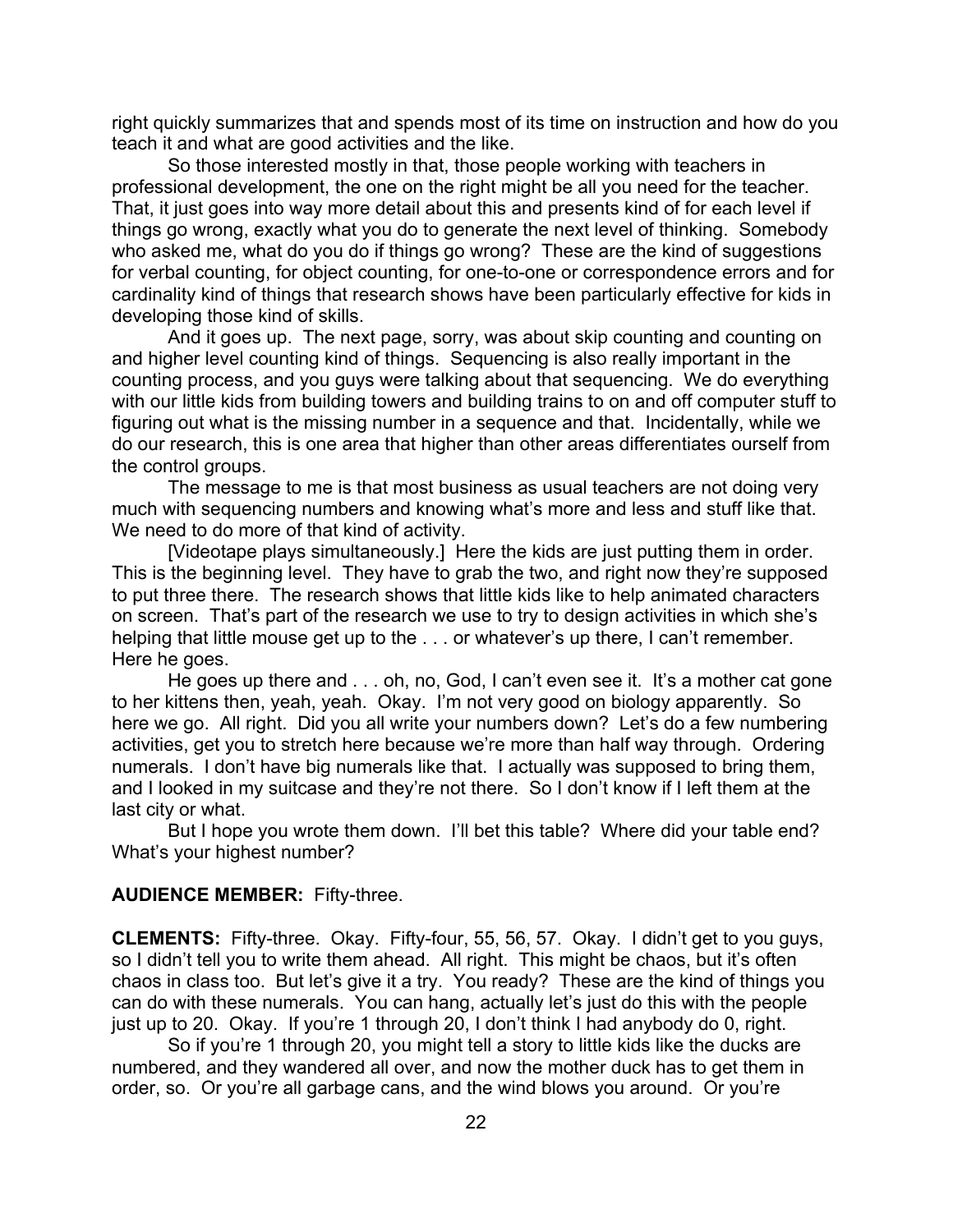houses, and we got to get them in order. Any metaphor you want. So if you're 1 through 20, stand up, and we got to get you in a straight line over here. Go ahead. Try to get organized.

**CLEMENTS:** Somebody's taken control, right, making you do it left to right. Hold your number up in front of you so we can see. Cool. Now here's another, ordering is really important. There we go, number 15, we need you to make it a little darker next time. That's all right. Not now, not now. We'll have you in a minute. So you can also do, I won't have them do, I won't have them do, but you can also do this, you can have them put your right hand on the person one more than you.

Well, they've already, they've already kind of done that, so we got them organized. Ready? Here we go. Let's have, let's do it with just, no, let's do it with everybody. Everybody stand up and walk around and mix yourselves up like the garbage cans blowing around a little bit. Don't stay with people at your table. Okay. The slides that you can download off my website, the slides, if I flash by some of those things and you want to study it or get a PDF, this UBTriad.org has the, will have, will have, because I fixed some stuff, so I'm going to repost it, will have this presentation as of, what, tomorrow night or something like that.

You can download the PDF off it and look at those research-based kind of things. But thank you for bringing it up because I'd like to bring up one more thing. I mentioned subitizing real quickly, but I don't have any manipulatives. This was too big to have manipulatives on it. I need something, I don't see anything. Anybody got cubes or anything like that that? Dice, cubes. I need something. What do you got there for me?

# **AUDIENCE MEMBER:** . . .

**CLEMENTS:** Like big cubes is what I'd use for this, but I can use anything right now for a second.

## **AUDIENCE MEMBER:** . . .

**CLEMENTS:** Oh, four of them. Perfect, perfect. She's got something.

**AUDIENCE MEMBER:** I had them for lunch, and they told me I could take them.

**CLEMENTS:** No, no. This is going to stretch credibility as you see, but these are perfect for you guys seeing it, so that's great. And I think I'll put them up here.

## **AUDIENCE MEMBER:** . . .

**CLEMENTS:** This eventually will get to Rose.

**AUDIENCE MEMBER:** Rosette.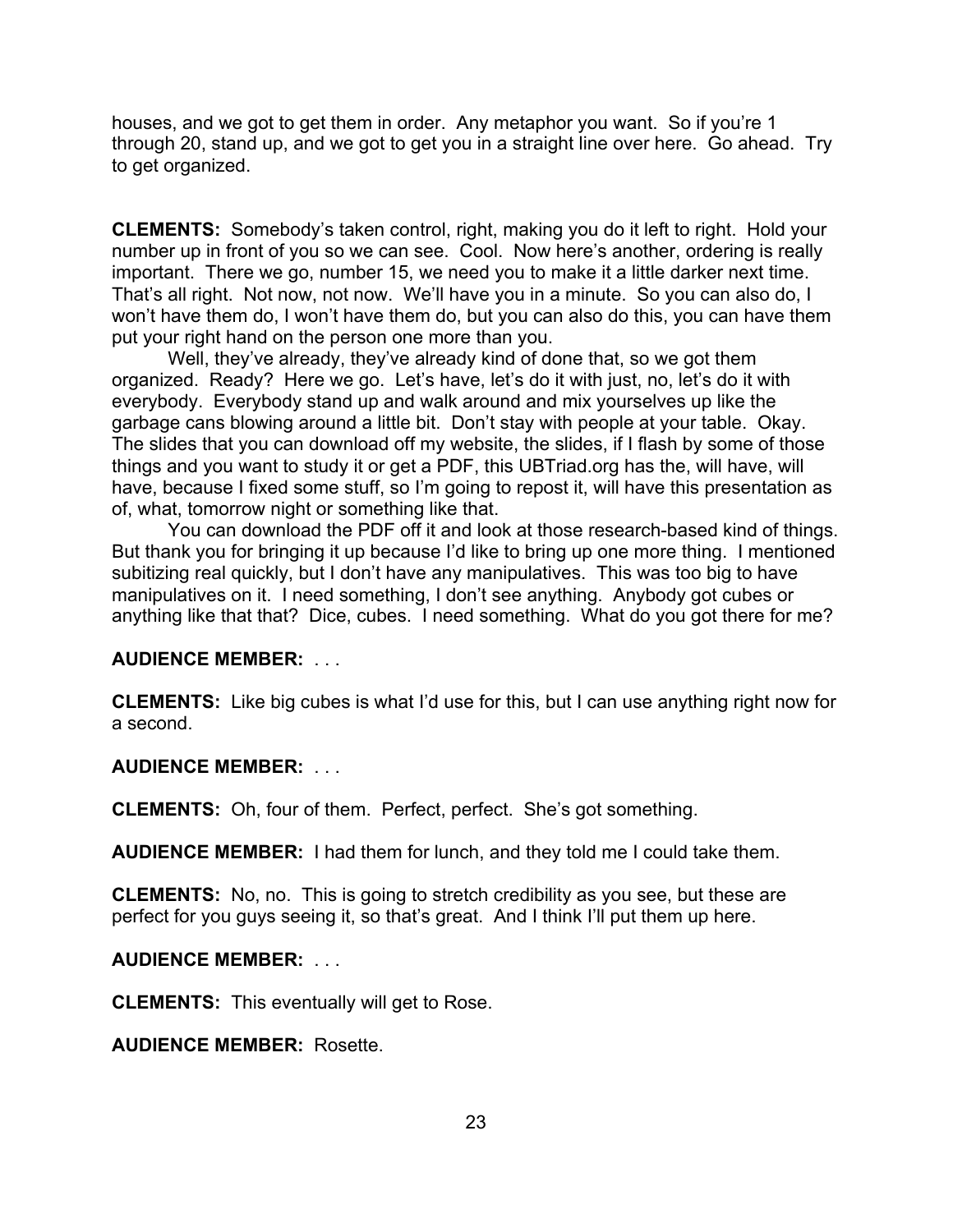**CLEMENTS:** Rosette. I was going to say Rosetta like the Stone, Rosette. Okay. Very good. This will eventually get back to your point a little bit. One more illustration. But it also illustrates a really important thing because I kind of went through subitizing fairly quickly, and it's so important to see how the learning trajectories cross fertilize each other. Because each one is kind of a linear process, although the levels are very rich. It's not teeny, step-by-step thing. They're broad levels of competence, but they also interact. Let me talk to you. Okay.

Picture somebody, oh, kindergarten or something like that where we're just teaching counting. A typical thing that teachers will do is just practice counting with their kids. They'll lay out some objects, probably not ones that roll, but I'm lucky to have these, right. Okay. So they might lay out objects and say kids count with me. So go ahead, count with me, let's go. Ready? One, two, three, four. From your perspective, they might know their teaching, reading skills, and they'll go left to right. Count with me. One, two, three, four, and then they'll put a different number up there and do that and count a few times and then, good, the lesson's over.

Here's how Julie and I teach that same kind of lesson in a more research-based way. Okay. We might say, listen, there's these balls, and I thought, you know what would be interesting is to find out how many I can hold in one hand at one time. So I went and grabbed them, and I really widened my hand and I get as many balls as I could. Will you count with me to show how many I can hold in my hand because later I want you to try it out. Okay.

And I would hold it behind my back, and I'd say, you know, actually if I had cubes, I'd hide them in my hand like this. And then we'd say, count with me. Ready? One, two, three, four. How many?

### **AUDIENCE MEMBER:** Four.

**CLEMENTS:** I could hold four in my hand at one time. Now I put some balls out and during play time, you guys try it, see if you can hold four in your hand. I wonder if you can. You got smaller hands than I do, so I'm not sure you can do it. Try it later. And that's it, you know, what, less than 30 seconds. Talk to the people at your table. Maybe you agree, maybe you don't agree with us that this way is superior to the first way. But at least give it a try.

You know, suspend disbelief and say, okay, Julie and Doug think this is a better way. Why? What's different about this way than the other way that might convince us that this is a way better, 30-second lesson than the first one was? Talk to the people. See what you think. And not only that, that's the key. I mean, let's talk about other stuff that might be better, but that's the main point I was trying to get at. She nails it right on the head, which is kids know, kids can recognize one and two and sometimes three from two weeks of age in one way or another.

Okay. Picture this. Picture a little kid. Six months old is where they do this kind of thing, sitting in their mom's lap, looking at a screen. They flash four circles, sorry, three circles. Then they flash three diamonds in a triangular arrangement. Then they flash three of a different color square or a star, and they keep doing that. And the kid things this is pretty interesting. They're taking his pulse rate. They're measuring sweat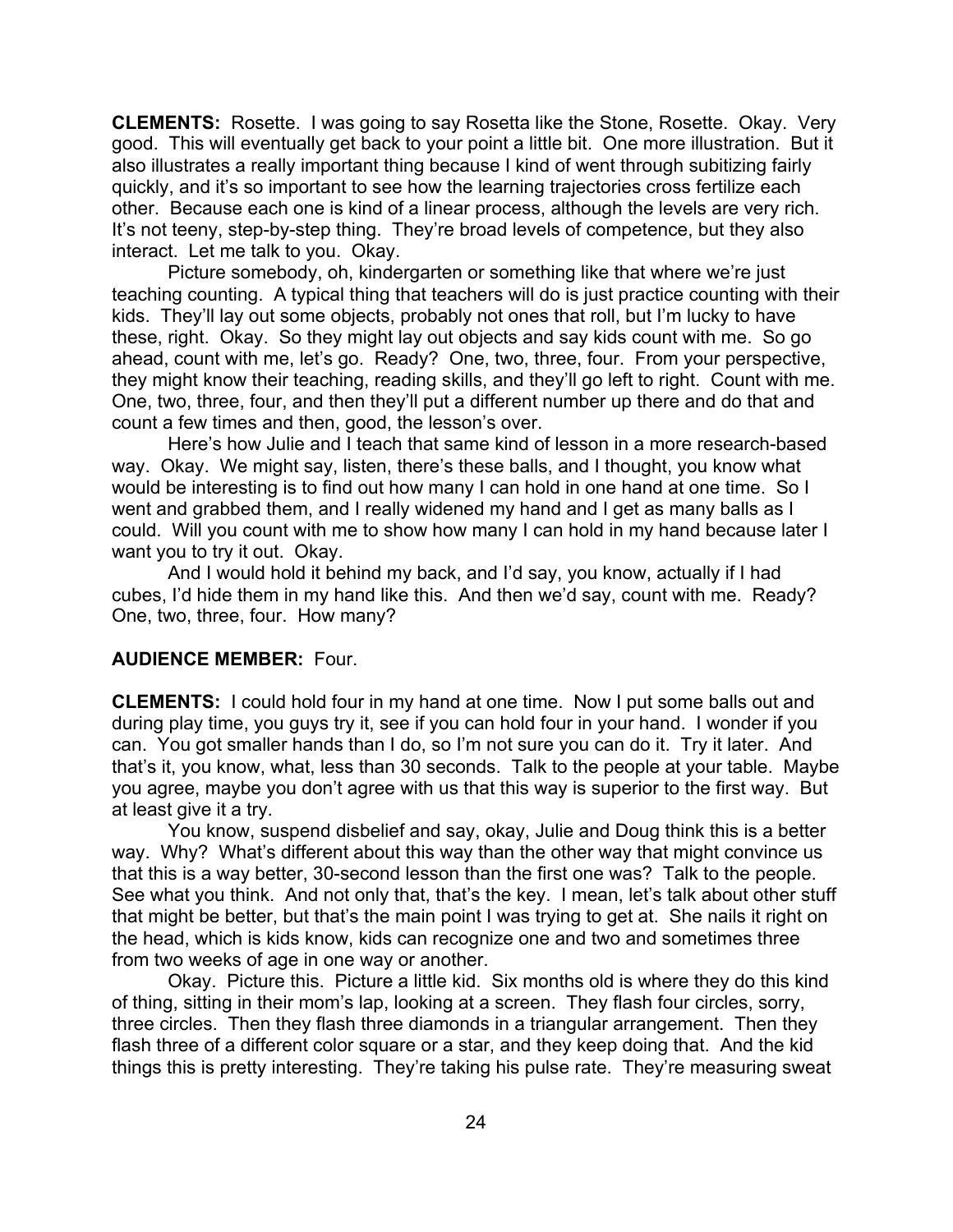on the kid's hand, and they're bouncing a harmless laser beam off the kid's eye to see exactly where they're looking.

The kid's looking at the screen. Heart rate is going. They get to the  $25<sup>th</sup>$  slide of three objects, and the kid's looking around, and the heart rate goes down, and even for a six-month-old, boring by now. Okay. They show him the picture of four. Heart rate goes up, eyes back on the screen, start sweating a little bit. By six months of age, and other studies have found as early as two weeks of age, kids can differentiate between very small sets.

You know, even if the color changed, the shape changed, the arrangement changed. They know that the number changed. They don't know it consciously. They don't know that you added more. But somewhere in their neurological equipment, evolutionarily provided equipment, they know that the number has changed, that something has changed that's different, and they find that interesting. This ability, which later becomes subitizing, subitizing just comes from a Latin word that means instantly.

I see it. I don't have to count. I just know, right. We reserve subitizing if you can do it fast and if you can name it with a number. So the early recognition of the babies, the infants is not subitizing until it develops later. Kids with special needs, dyscalculia, often can't subitize any sets at all. It's just not there for them. Kids from, and it's very difficult, it takes a long time to develop, kids with, from low resource communities often are just really bad at subitizing.

You show them these, you say, what's here? They'll say balls. If you ask a kid from a higher resource community what's there, they say, four balls. There's a huge difference between those two. And, listen, I know a lot of you are like primary grades so you're less interested. But if anybody here is from early pre-school, like two- and threeyear-olds and four-year-olds, I'll tell you Anula(?) from Finland closed the gap between the low resource and the high resource communities in number knowledge by doing one activity with teachers.

This is what she told them. She said, listen, you guys. One of the things I found is that kids aren't recognizing numbers spontaneously, so this is what I want you to do. I don't want you to tell the kids, clean up those water bottles. I want you to just say, could you guys clean up those two water bottles? I don't want you to say, line up at the door. I want you to say, listen, there's two doors, one here and one there. Could you just line up at, you know, the doors.

Look at these lights. Beautiful four lights in here, two here and two here. That's it. That's all they had to do. You didn't have to be forced, you didn't have to say, walking to school today, I took 32 steps. No. It's just spontaneously, normally naming very small sets closed the difference between the kids. Now it takes longer for kids who actually have a learning disability. But they need that because, and I finally got back to you, right? The biggest difference between these two is when we counted the first way, we said one, but you saw four. I said two, and you saw four. So what is it the first way?

It's just the teacher telling you, you might as well say, Bill, Marge. You might as well say A, B, C, D, right. But the second way, since I say I hid them on my hand although this is a real effort here, right, then when we said one, you saw one, when we said two, you saw two, and the subitizing combines with the counting to infuse the counting with cardinal meaning. Okay. Not instantly, not from this one trivial kind of thing, but it does illustrate the importance of cross-fertilization of the two learning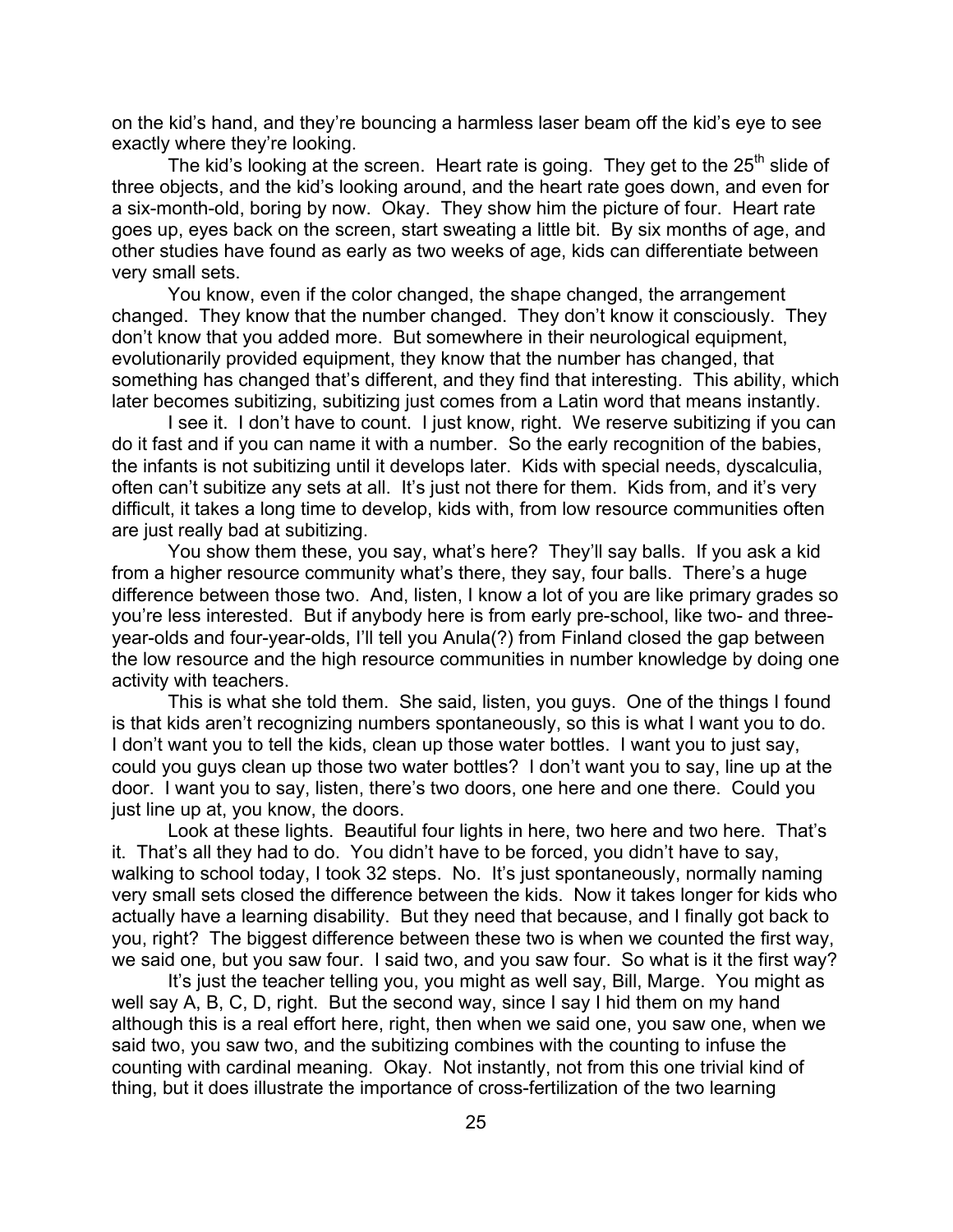trajectories. Subitizing provides cardinality to counting. Counting provides the ability to subitize greater sets.

Subitizing also, like we talked about with that little boy before, aids counting in sophisticated ways. What's eight plus three? Eight, 9, 10, 11. Rhythmic subitizing, supported counting to allow me to add. Okay. Both are important skills, foundational skills. What else is better? My Julie, wife and colleague, say about this activity then the first one. Go ahead.

**JULIE SARAMA:** We also got ... extended... by challenging them do it themselves.

**CLEMENTS:** Yeah.

**JULIE SARAMA:** Because they'll definitely go try it.

**CLEMENTS:** That they'll definitely go try it. And you know what they're going to do. They're not going to have four. We told them in one hand. They're going to come up, look, I got ten. You didn't get ten. Well, good, they'll count higher, you know, because they'll cheat all they can to beat the teacher. So cool, but also it's more, it's a better activity because they're going to do more independently, of course. But it's also just way more motivating, right.

I want to do it myself. I don't care about you putting the things up there and forcing me to count them out. I want to do it, right. So it's more motivating for that reason.

**AUDIENCE MEMBER:** Also, to add to that, my students with the visual, they don't always get it. They need the concrete, so they need to put it in their hands.

**CLEMENTS:** They need to put it in their own hands. They need to iterate it themselves, count it out themselves and everything else. Absolutely, absolutely, especially special needs kids. Every, every possible sensory kind of thing and sensory experience is important. The other thing that kind of maybe I said it already, but just to say it in a different way. The first way, why are we counting it? The teacher said count it. The second way, why are we counting it? To find out how many. So I had them behind my back. You see nothing. And the first thing in your head is, how many has he got back there, you know. So right away counting is not something you do because the teacher tells you.

That's what happens to a lot of kids, right. I was going to put these down for myself. I really like these. A lot of kids, show Aunt Mable you can count, one, two, three, four. No quantitative meaning, right. So we want to make sure that we tell kids the reason we're counting is to find out how many. And then this is how we do it and this is what we say in the end and stuff like that. Okay. Enough on that. Enough on that.

Building up to arithmetic, and, boy, I got to hurry. I got to hurry. I got to, I'm going to skip through these fairly quickly. We build up through arithmetic. I'm not going to spend much time on this, about representations. Get to arithmetic and the primary grades real quick. Okay. Longitudinal study in grades one through three by the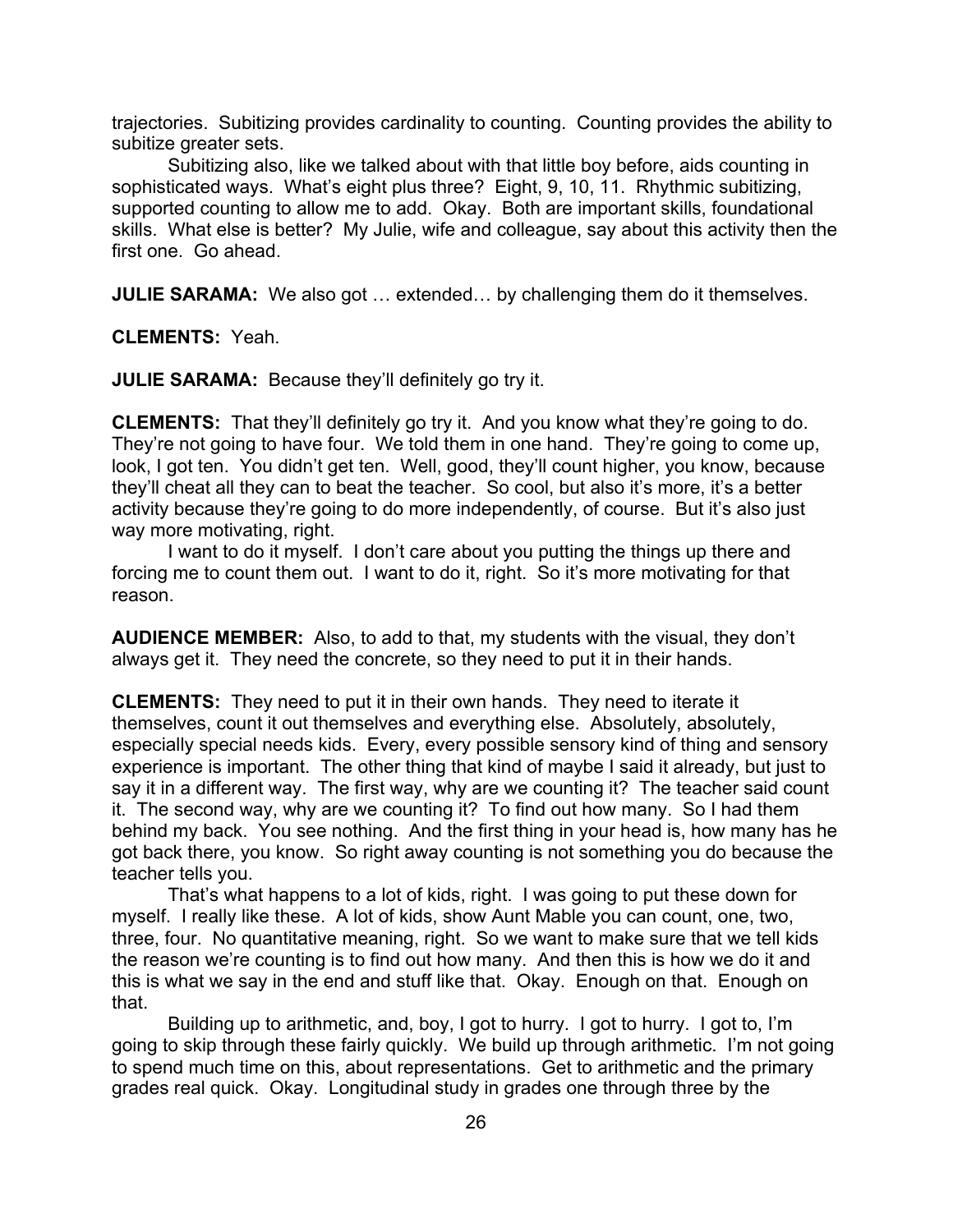cognitively guided instruction group found that 90% of the kids use invented strategies whether or not they were in the classrooms of the half of the teachers doing traditional text book instruction or the half of the study where the teachers were taught about kids' thinking.

Didn't matter. Ninety percent of the kids in all those classrooms use their own invented strategies. It's ubiquitous. But the students using invented strategies before the teacher taught them the standard algorithm were better at base ten concepts, better at extending their knowledge to new situations. And it didn't matter. This group tended to do more of that, more teachers did that. But even if you were over in the text book group, if the teacher just allowed them to do their own thing before she or he introduced the standard algorithm, the kids had these advantages.

That's why this morning, if you were with me this morning, and I was saying develop, discuss, and use your own way of solving multi-digit problems first, it's a powerful technique.

[Videotape played]

**CLEMENTS:** How many people were with me this morning because you already saw these? I'm going to skip this actually and get on to some other things. Here we go. I don't think we got enough time. I, boy, boy, I talked and talked today. We don't have enough time to go into detail on this, but I'm going to just lead you through a couple just for fun. Okay. So turn to the arithmetic learning trajectory. That's what I'm doing now. It's beyond, there it is, adding and subtracting. There it is.

Developmental levels for adding and subtracting. I just want to illustrate a couple of these levels, just so you get the idea of what this does. You saw two of these videos, some of you this morning. Here's some more videos. We're going to say what kind of problem it is, problem type it is, and then we're going to say, is she using a direct modeling strategy? Is she using a counting strategy? Or is she using derived facts? Direct modeling, you model every number in the problem with an object.

Counting strategy you might model with some objects, but part of the time, you just use counting words. And derived facts is a little like doubles plus one. Ahh. I don't know seven plus eight, but I know seven plus seven. And so that's 14, and 1 more is 8. Okay. So this problem is Sam had, well, let, she reads it.

[Videotape played]

**CLEMENTS:** Okay. Sam had 11 stickers, gave 5 to his sisters, how many does he have left. Here she goes.

[Videotape played]

**CLEMENTS:** So is that direct modeling, counting, or derived facts? What would you say? She drew.

### **AUDIENCE MEMBER:** . . .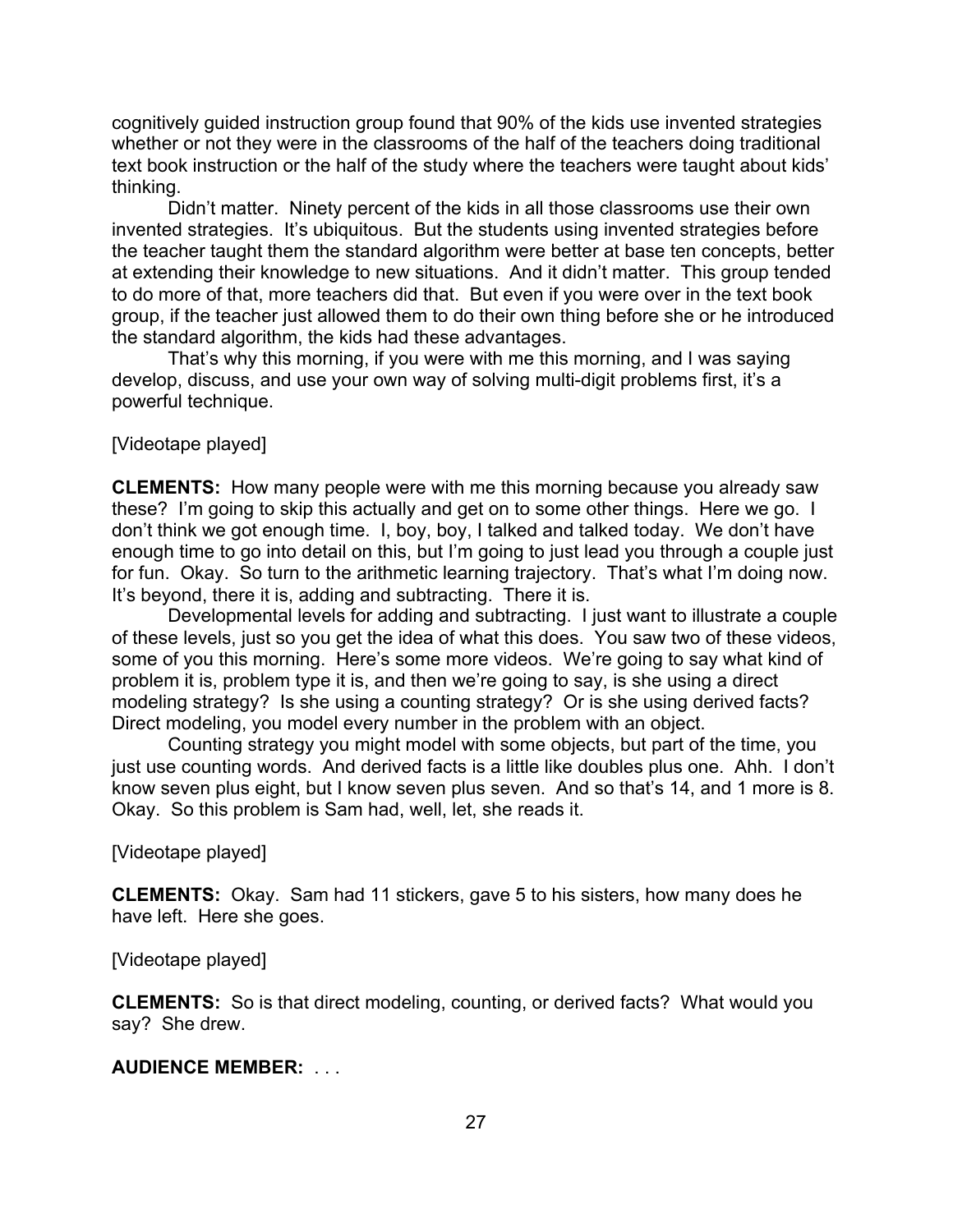**CLEMENTS:** She definitely counted, but we would call it, and I know I didn't give any introduction to this. We'd call it direct modeling because she had to produce some concrete representation, in this case, a drawing, but it's still concrete to her, of every item in the thing. A counting strategy is more like counting on or break apart to make tens that we talked about this morning. Okay.

So that's a direct modeling. Good strategy, but, you know, one that's great for early years, you want to move off that somewhere in first grade, okay, for most kids. We call the level find result, okay, if you're trying to link it up to the trajectory sheet.

[Videotape played]

**CLEMENTS:** All right. Now she used fingers, but did she represent every single number in the, in the problem with fingers?

### **AUDIENCE MEMBER:** No.

**CLEMENTS:** No. She only used them to what? So our counting strategies, if you think back to that, would be counter on keeping track, right, right. Thus, it really is a counting strategy and our level on the sheet is called counting strategies, right, on the sheet that I gave you out, which I wish I could have spent a lot more time on this. Got too caught up with . . . let's try one more.

[Videotape played]

**CLEMENTS:** Talk to the people next to you, just 30 seconds. Is that a direct modeling? Is it a counting? Or is it a derived fact. Talk to the people next to you.

[Simultaneous discussion]

**CLEMENTS:** Oh, I'm sorry. Were you trying to look at the problem, or I moved ahead?

**AUDIENCE MEMBER:** . . .

**CLEMENTS:** Can you see it?

**AUDIENCE MEMBER:** The choices, correct?

**CLEMENTS:** Oh, yeah, yeah. Direct modeling, a counting strategy, or a derived fact? What do people say? Who's got an idea? It's a hard one, right, hey, because let me get you on a different tact while you're still thinking. I also tried to illustrate in my rather hurried way here at the end that we need to extend the problem types we give to kids. There are 12 problem types, right. We lay them out in the book, and I can give you other references to them, Carpenter and Fennema, and all those people from cognitively guided instruction.

All, most U.S. textbooks of the past, they're getting better and better, only did two types, the two types we saw first, separate result unknown. In other words, you had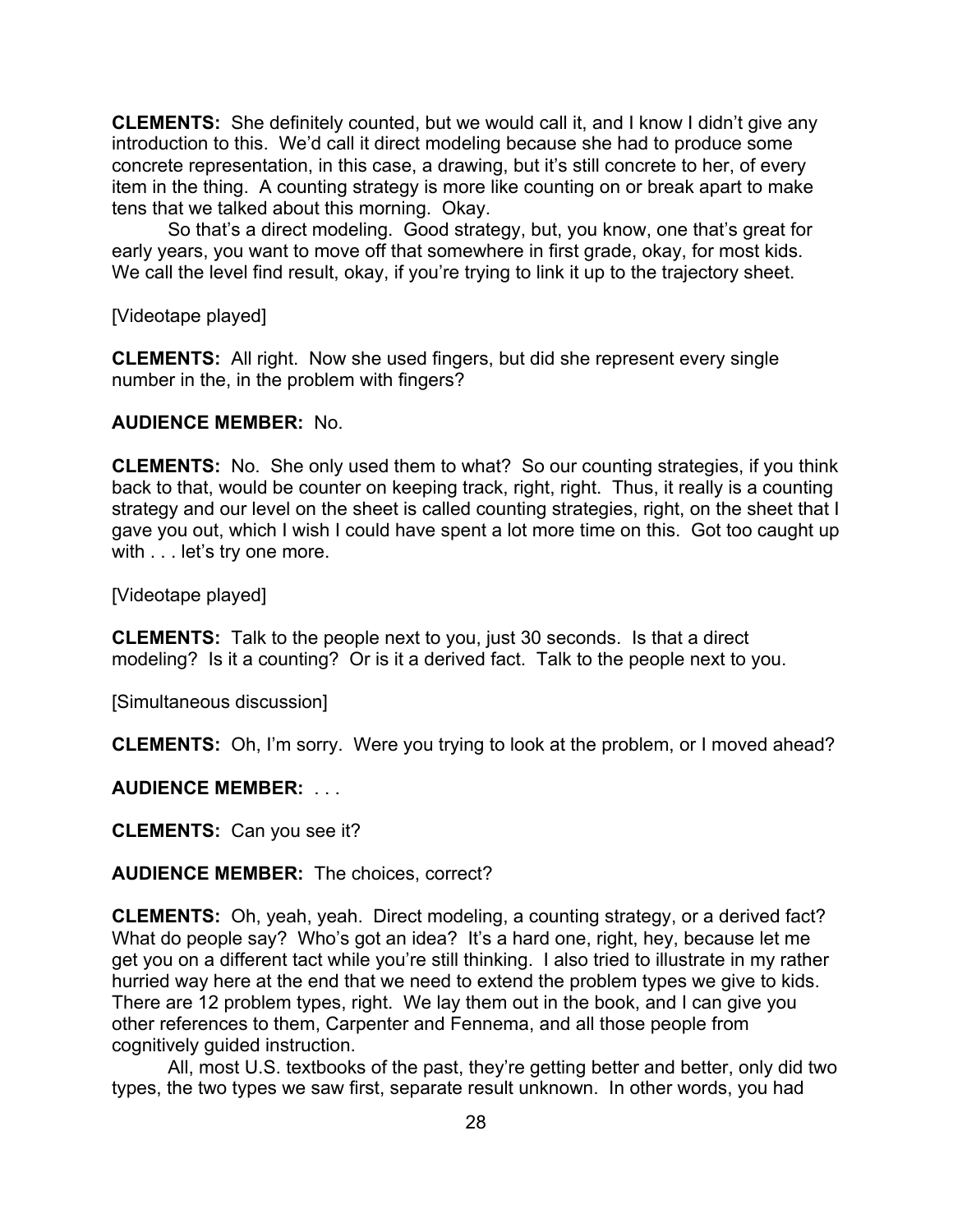some, you ate some, how many do you have left? Or join. You had this many toys, you bought three more. How many in all? That's it. This is a compare problem where the difference is unknown. You can also have a compare problem where the first referent is unknown, right.

Rosette had five, no, no, no, Rosette had some toys, and Jane had seven toys. Jane had two more than Rosette. How many did Rosette have, right? So there's all this stuff. People, Russian and East Asian textbooks cover all 12 problem types by the end of first grade and then keep doing them every year thereafter. U.S. textbooks very frequently in the old days, they're getting better, did just 2 out of 12. No wonder kids don't have the schemas, the mental schemas for part-part-whole and figuring this stuff out.

Anyway, anybody got a guess as to what kind of strategy that was for that little girl? Don't want to say I'm not giving you enough. Hey. Here's another thing. Let me just say this to apologize for doing this. And if you're thinking, oh, my God, this is just too complex to use. Yeah, I mean, we work with our teachers, Julie, wife and colleague, and I in our research project, work with teachers seven full days on learning trajectories, full days. We get subs for them. They come and spend seven full days to learn the learning trajectories in year one, and five full days with coaching in between.

At the end of the second year, most teachers say, you know, I think I got those learning trajectories down, and I'm really using them. At first they're just a definition, a dictionary lookup where they are. Gradually during the second year, they become a powerful tool for formative assessment and individualizing instruction, but it takes a long time. No one can look at these and make perfect or good sense of these in two hours, especially when I'm slipping around from one trajectory to another. We never do that to the teachers either. We spend a day on one, right.

So I apologize for the brevity. I would call that one, just to move on, direct modeling. She had to directly model all the things one kid had and then all the others. Wasn't it interesting that she matched them up one-to-one? And I wonder if she ran out of paper or if she knew, had this way, because these are the ones that didn't match. But then also interesting, she had to physically separate those, and then she could cognize them. The, one of the characteristics of that direct modeling concrete strategy at the beginning is you have to visualize it.

You have to feel it, like you guys were saying, you have to see it, and then move them around. But you still can solve pretty interesting problems with your own solution strategy. Let's look at how a second grade teacher uses this kind of kids inventing strategies thing for multi-digit addition, subtraction.

### [Videotape played]

**CLEMENTS:** Okay. Now I know I'm vastly outnumbered by women in here, but I got to be sympathetic to the guys sometimes because there's always a woman around to pull the rug out from under your confidence. So watch the little girl next to Steven here. Oh, sorry. Thanks. Watch the little girl next to Steven.

[Videotape played]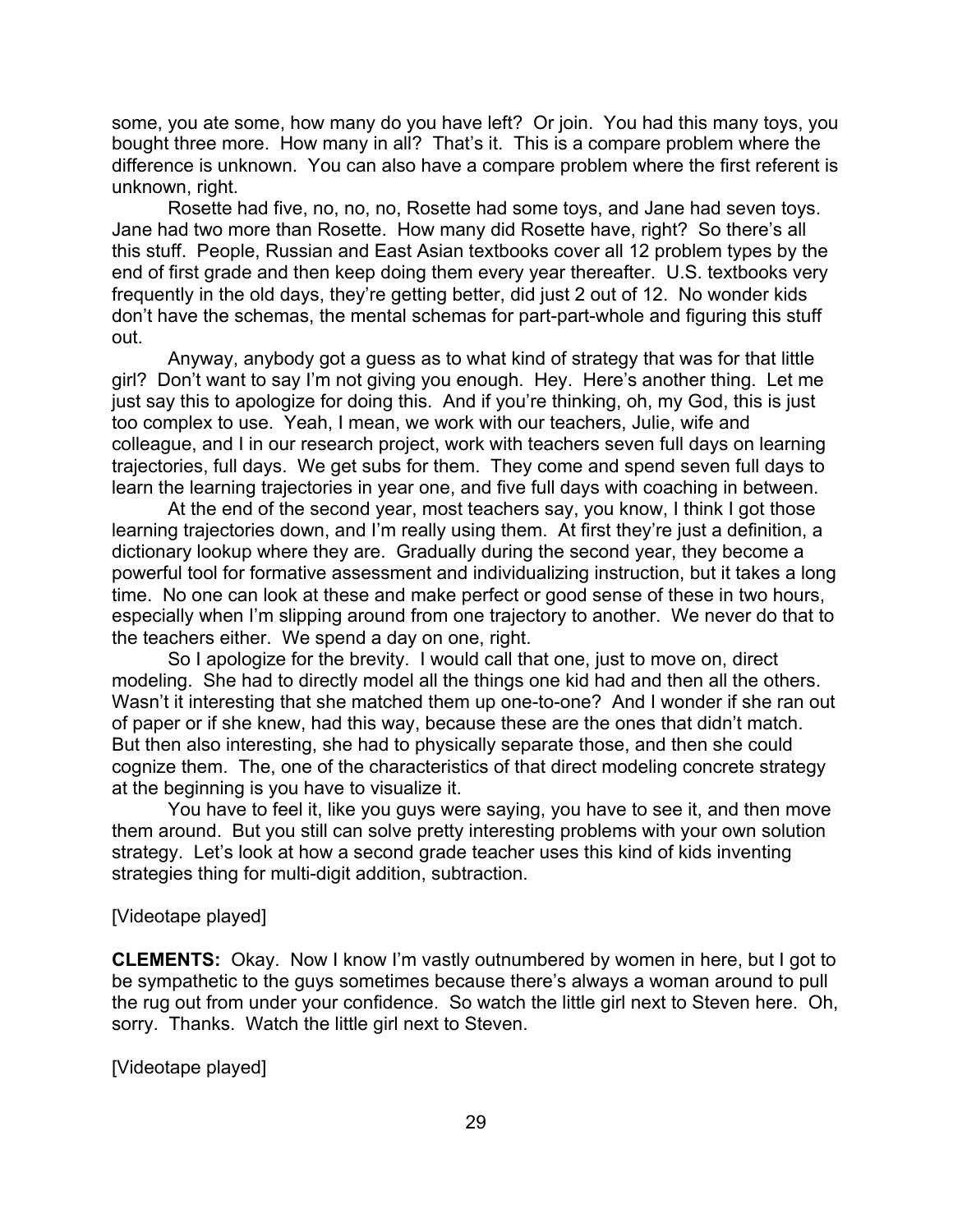**CLEMENTS:** Okay. There's more there. But I hope you get the basic idea that, you know, these kids are at the, beyond the stage of counting strategies. They're moving from counting strategies to derived facts to composition of number and stuff like that. But they're inventing their own ways first. Now in this particular class from Connie Kamii, who made the video with a teacher friend, really believes never teach the standard algorithm, never. You know, kids just figure it out and do their own strategies.

I tend to think, no, no, no. The research is pretty clear. Do this first, but connecting it then to the standard algorithm does nothing but give kids another good technique, you know. The error comes when you teach them carry the one, and they don't understand it, right. I mean, my son came home in second grade, said I know how to add multi-digit numbers. And I said, great, Ryan, tell me more about that. He said, well, it's dating. Dating? I said, what do you mean, dating?

And he says, well, you know, if you got eight plus seven and then it's like eight plus seven, go on a date, and then you add that up. And he counts on fingers, that's 15. And then when it's time to go home, the five goes to his home, and the one goes to his home over here, and then, and he said, but I've got some questions. And I said, yeah, I got quite a few myself. And he said, well, Dad, but what's your question first? And I said, he said, Dad, what's dating? So and not only was it a non-mathematical way the teacher was trying to teach him, but it was a metaphor that didn't make any sense to him any way.

What do we do when we want them to go to, oh that beautiful research that was done with that. Let me tell you real quick because I'm almost out of time. They gave, the traditional taught group from a textbook scored 23% on a regroup, could explain regrouping. Eighty-three percent from the classroom you just saw could explain regrouping, right. They asked the kids, there are 26 sheep and 10 goats on a ship, how old is the captain? A hundred percent of the traditional kids said 36. Only a couple kids in the other classroom, the classroom you saw, said that kind of thing, right, 27% did.

So but I want to move on from this and just get to, there we go, what do we do when we want to connect the kids' thinking then to the standard algorithms because that's really going to be important? There's nothing wrong with doing the kind of thing like here where kids write all the totals. And did you see that every single kid in that classroom, and other research verifies that, prefer to start with the big numbers, not the ones, right.

When we're doing, talking about the supermarket shoppers this morning, they all do the bigger numbers first, the highest place value. So doing this kind of writing all totals works. If once you get closer to the algorithm, here's something that looks almost exactly like the standard algorithm, but research shows it's way better for kids for two important reasons. All you do is you add the 9 and the 7, you get 16, and you write 16, not put down the 6 and carry the 1. You record 16, but you make the 1 just smaller right here, but you write 16. That does two important things for kids.

The profound thing it does, is it maintains 16 as an entity. The less profound, but still important thing is, if you put the quote upon carry up here, kids have to add the carry to the eight. That's how they're taught. They get nine, then they have to add the nine to the five, but there's no nine there. So a lot of kids forget, go back to the eight, add the eight and the five, and they're off by ten, right. Here you add the eight and the